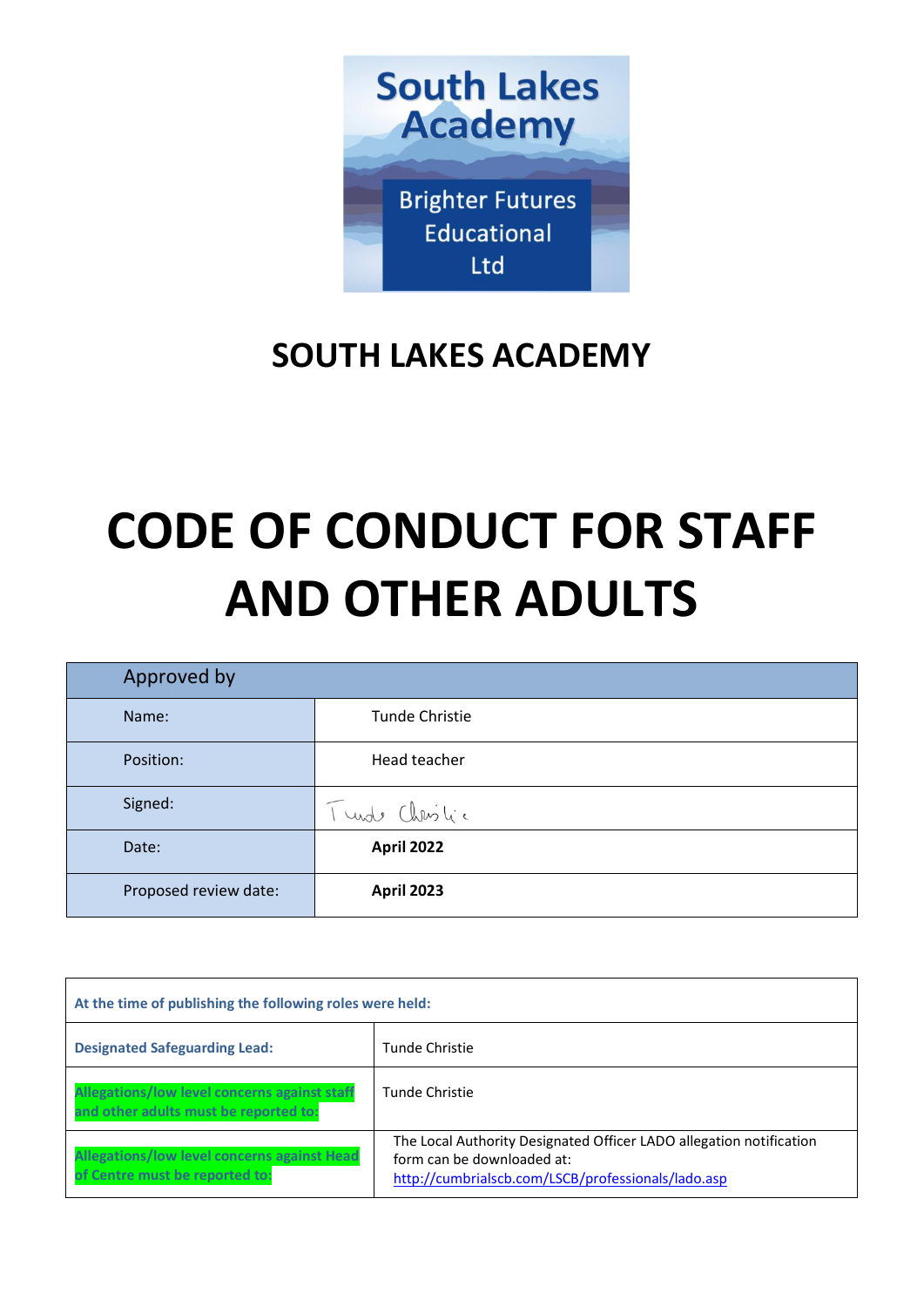# **REVIEW SHEET**

**The information in the table below provides details of the earlier versions of this document and brief details of reviews and, where appropriate amendments which have been made to later versions.** 

| <b>Version</b><br><b>Number</b> | <b>Version Description</b>                                                                                                                                                                                                  | <b>Date of Revision</b> |
|---------------------------------|-----------------------------------------------------------------------------------------------------------------------------------------------------------------------------------------------------------------------------|-------------------------|
| 1                               | Original                                                                                                                                                                                                                    | <b>March 2019</b>       |
| $\mathcal{P}$                   | Revised to take into consideration changes made in safer Recruitment<br>Consortium document 'Guidance for safer working practice for those working<br>with children and young people in education settings' issued May 2019 | June 2019               |
| 3                               | Updated to take account of Keeping Children Safe in Education 2019 and local<br>suggestions                                                                                                                                 | September 2019          |
| 4                               | Reviewed in light of Keeping Children Safe in Education 2020 – minor addition                                                                                                                                               | September 2020          |
| $\overline{\mathbf{5}}$         | Revised in line with 'Keeping Children Safe in Education' 2021 and included<br>statement to take into account future pandemic situations                                                                                    | September 2021          |
| 6                               | Added Low-level concern recording form                                                                                                                                                                                      | December 2021           |
|                                 | Revised in accordance with Safer Recruitment Consortium document 'Guidance<br>for safer working practice for those working with children and young people in<br>education settings' revised February 2022.                  | April 2022              |
|                                 |                                                                                                                                                                                                                             |                         |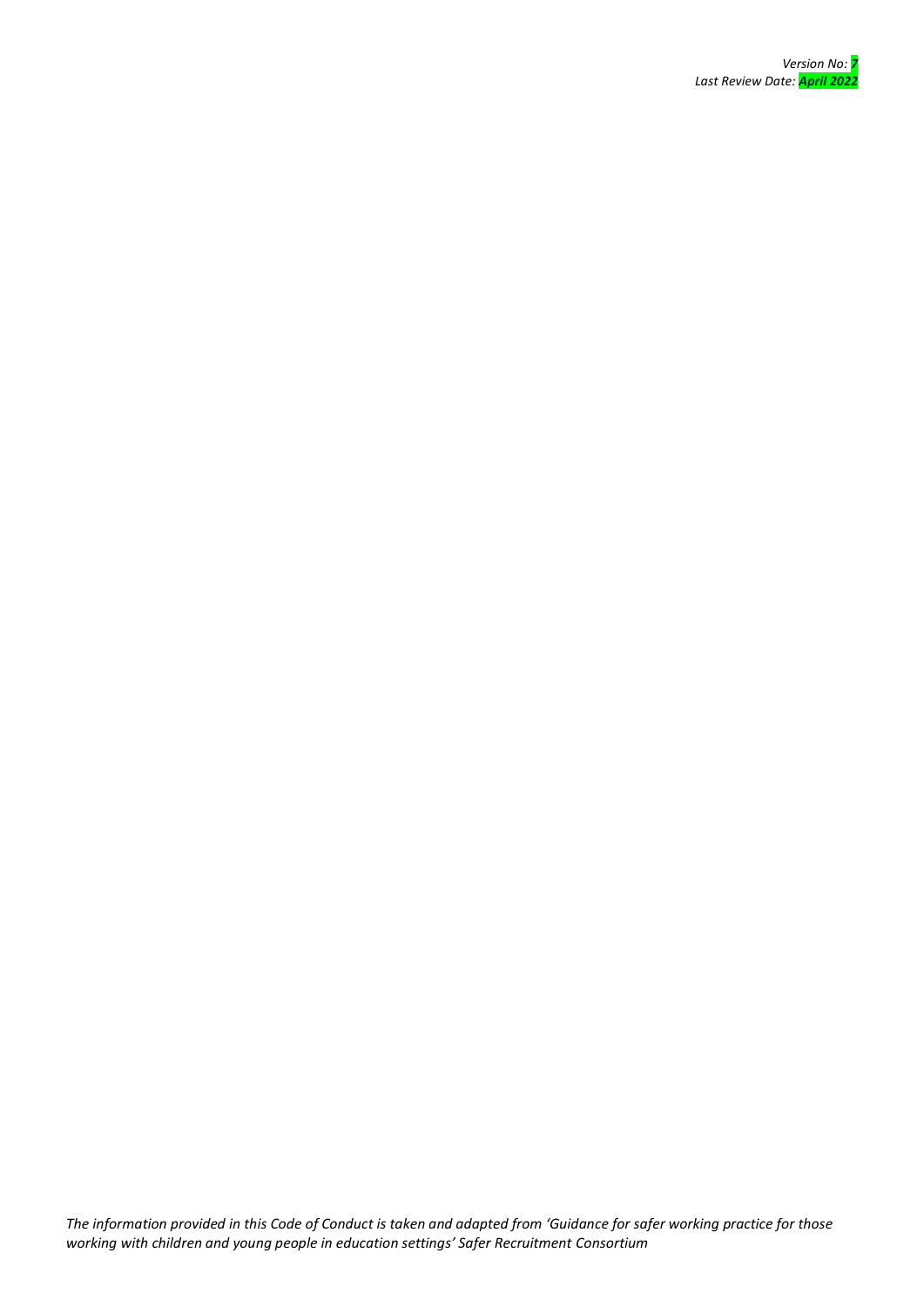# **CONTENTS**

| 1.  |                                                                                            |  |
|-----|--------------------------------------------------------------------------------------------|--|
| 2.  |                                                                                            |  |
| 3.  |                                                                                            |  |
| 4.  |                                                                                            |  |
| 5.  |                                                                                            |  |
| 6.  |                                                                                            |  |
|     |                                                                                            |  |
|     |                                                                                            |  |
| 7.  |                                                                                            |  |
| 8.  |                                                                                            |  |
| 9.  |                                                                                            |  |
| 10. |                                                                                            |  |
| 11. |                                                                                            |  |
|     |                                                                                            |  |
|     |                                                                                            |  |
|     |                                                                                            |  |
|     |                                                                                            |  |
|     | 16. Use of Mobile Phones and other mobile technology by Staff and Other Adults in School10 |  |
|     |                                                                                            |  |
|     |                                                                                            |  |
|     |                                                                                            |  |
|     |                                                                                            |  |
|     |                                                                                            |  |
|     |                                                                                            |  |
|     |                                                                                            |  |
|     |                                                                                            |  |
|     |                                                                                            |  |
|     |                                                                                            |  |
|     |                                                                                            |  |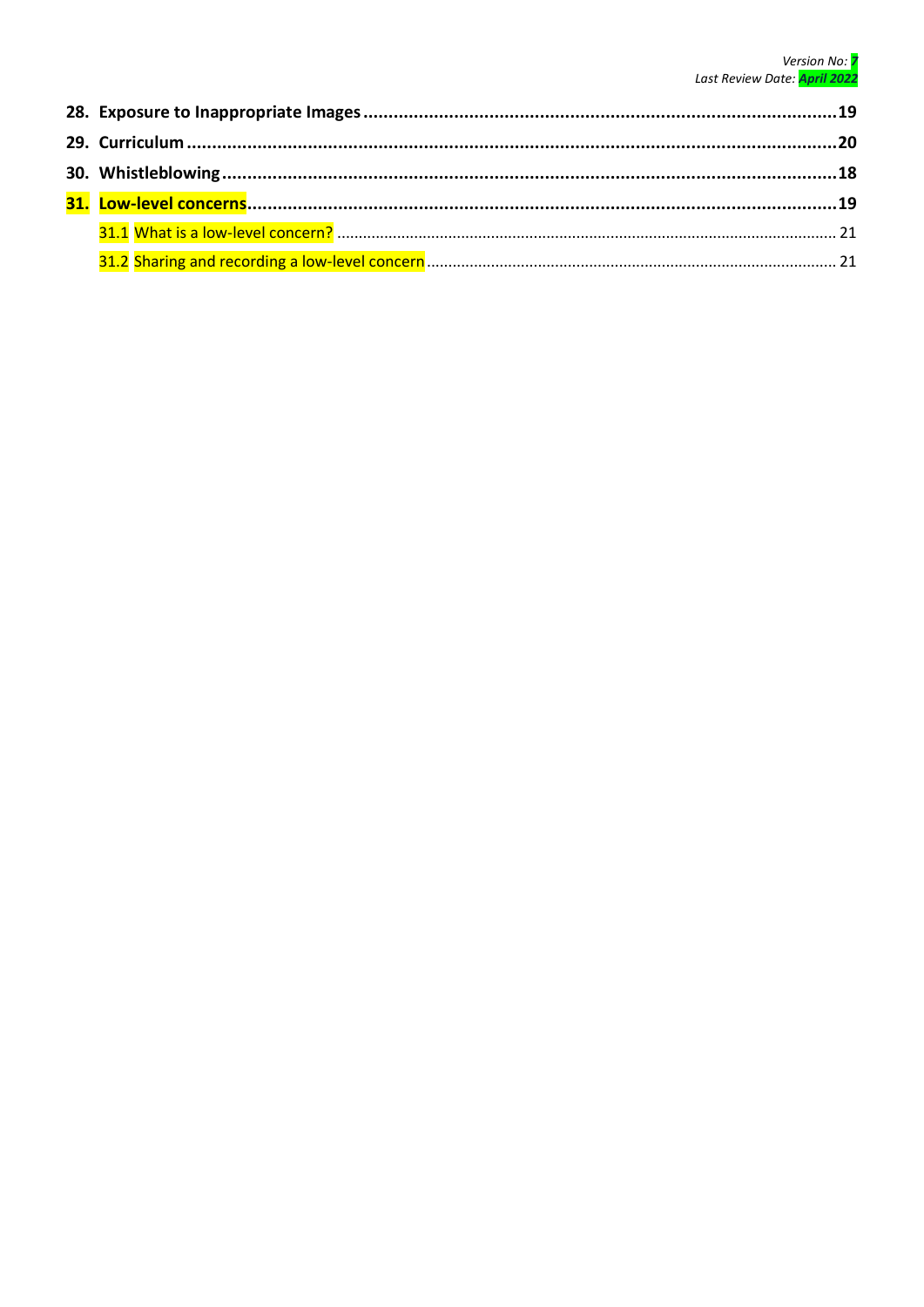# <span id="page-5-0"></span>**1. Definitions**

References made to 'child' and 'children' refer to children and young people under the age of 18 years. However, the principles of this Code of Conduct apply to professional behaviours towards all pupils, including those over the age of 18 years. 'Child' should therefore be read to mean **any pupil** at the setting.

References made to employees, adults and staff refer to all those who work with pupils in this setting, in either a paid or unpaid capacity. This will also include, for example, volunteers and those who are not directly employed by the school e.g. Local Authority staff, sports coaches, independent supply staff and agency staff.

Wherever the term 'parent' is used, this includes any person with parental authority of the child concerned e.g. carers, legal guardians etc.

The term 'allegation' means where it is alleged that a person who works with children has:

- behaved in a way that has harmed a child, or may have harmed a child;
- possibly committed a criminal offence against or related to a child; or,
- behaved towards a child or children in a way that indicates they may pose a risk of harm to children.
- Behaved or may have behaved in a way that indicates they may not be suitable to work with children.

# <span id="page-5-1"></span>**2. Objective and Scope**

This Code of Conduct is designed to give clear guidance on the standards of behaviour all employees and other adults working with children in our school are expected to observe. School employees are role models and are in a unique position of influence and must adhere to behaviour that sets a good example to all the pupils within the school. As a member of a school community, each employee has an individual responsibility to maintain their reputation and the reputation of the school, whether inside or outside working hours. The Code of Conduct will also assist staff to monitor their own standards and practice and reduce the risk of allegations being made against them.

It is recognised that not all people who work with children at this school are paid or contracted employees. The principles and guidance outlined in this document still apply and should be followed by any person whose work brings them into contact with children, including supply staff, volunteers and contractors. This Code of Conduct does not form part of any employee's contract of employment.

In addition to this Code of Conduct, all employees engaged to work under Teachers' Terms and Conditions of Employment have a statutory obligation to adhere to the 'Teachers' Standards 2012' and in relation to this Code of Conduct, Part 2 of the Teachers' Standards - Personal and Professional Conduct.

All staff and regular volunteers have a responsibility to be aware of systems and practices in the school which support safeguarding, and these are explained to them as part of staff induction and in regular staff training sessions.

Creating a culture in which all concerns about adults (including allegations that do not meet the harm threshold (see 'Definitions' above) are shared responsibly and with the right person, recorded and dealt with appropriately, is critical. This is designed to encourage an open and transparent culture; allows us to identify concerning, problematic or inappropriate behaviour early and minimise the risk of abuse. A culture of vigilance will help to ensure that adults working in or on behalf of the school are clear about professional boundaries and act within these boundaries, and in accordance with the ethos and values of our school.

Any behaviours that fall short of the guiding principles outlines in this Code of Conduct must be shared responsibly and with the right person. All concerns that do not meet the harm threshold will be recorded and dealt with appropriately as a low level concern as outlines in section 34 below.

It is recognised that the vast majority of adults who work with children act professionally and aim to provide a safe and supporting environment which secures the well-being and very best outcomes for children in their care. Achieving these aims is not always straightforward, as much relies on child and staff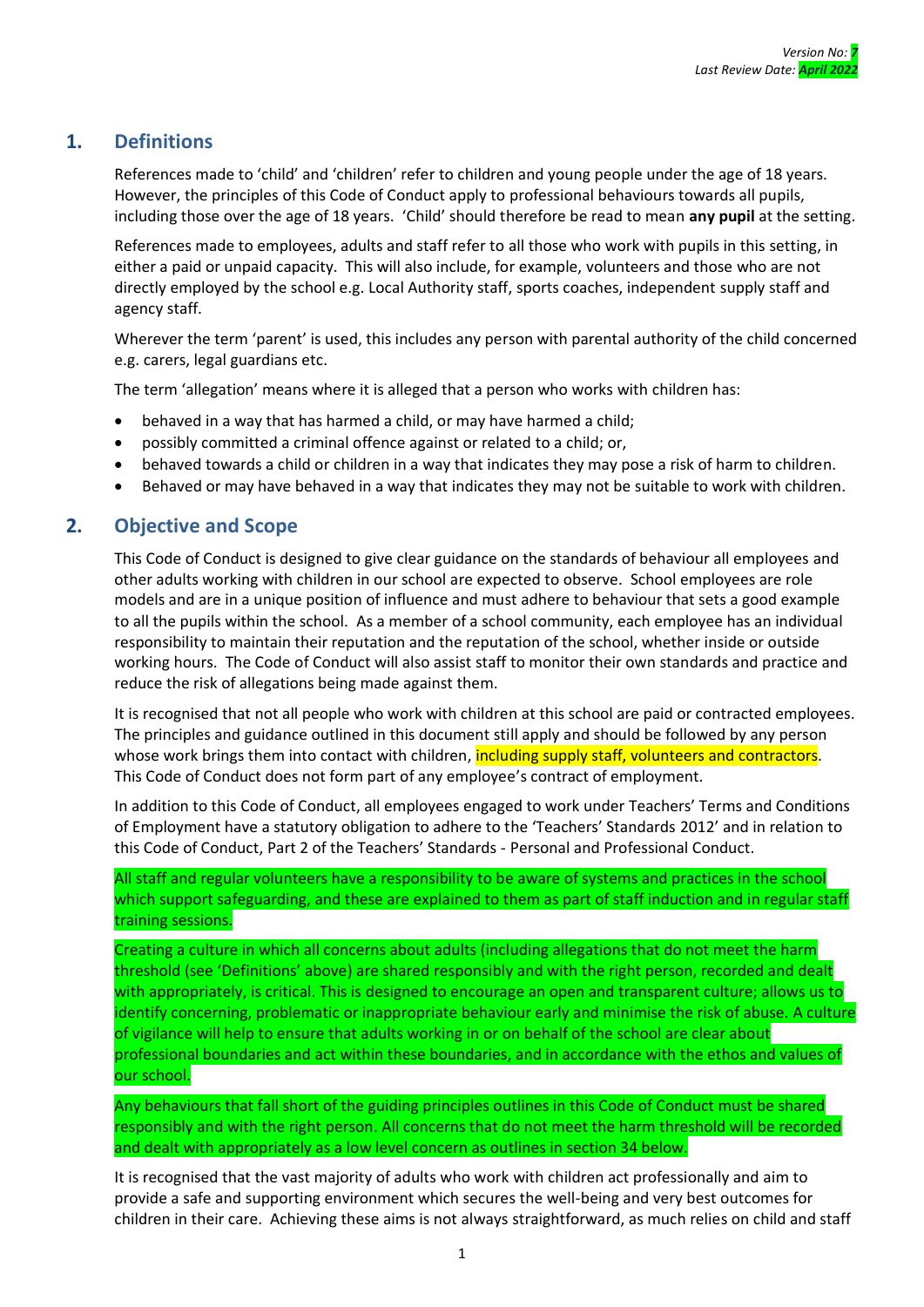interactions where tensions and misunderstandings can occur. This document aims to reduce the risk of these.

# <span id="page-6-0"></span>**3. Underpinning Principles**

- The welfare of the child is paramount.
- Staff should understand their responsibilities to safeguard and promote the welfare of pupils.
- Staff are responsible for their own actions and behaviour both within and outside the school and should avoid any conduct which would lead any reasonable person to question their motivation and intentions.
- Staff should work, and be seen to work, in an open and transparent way including self-reporting if their conduct or behaviour falls short of the principles outlined in this Code of Conduct.
- Staff should acknowledge that deliberately invented/malicious allegations are extremely rare and that all concerns should be reported and recorded.
- Staff should report to the Head teacher if they have low-level concerns or 'niggles' about the behaviour of any member of staff, supply staff, volunteer or contractor.
- Staff should discuss and/or take advice promptly from their line manager if they have acted in a way which may give rise to concern.
- Staff are encouraged to discuss with the Head teacher or other senior manager situations where their relationships and associations both within and outside of the workplace (including online) may have implications for the safeguarding of children in school.
- Staff must apply the same professional standards regardless of culture, disability, gender, language, racial origin, religious belief and sexual orientation.
- Staff must not consume or be under the influence of alcohol or any substance, including prescribed medication, which may affect their ability to care for children.
- Staff should be aware that breaches of the law and other professional guidelines may result in disciplinary action being taken against them, criminal action and/or other proceedings including barring by the Disclosure and Barring Service (DBS) from working in regulated activity or, in the case of teachers, for acts of serious misconduct, prohibition from teaching by the Teacher Regulation Agency (TRA).
- Staff and managers will continually monitor and review practice to ensure this guidance is followed.
- Staff must be aware of and understand the school's Child Protection Policy and procedures, Child on child abuse Policy and procedures, Online Safety Policy and procedures, arrangements for managing allegations against staff, Whistleblowing procedure and the Cumbria Safeguarding Children Partnership (SCP) procedures.

# <span id="page-6-1"></span>**4. Staff behaviour and conduct during a pandemic**

In the event of a future pandemic situation affecting the day to day operation of the school, the reintroduction of remote education and the requirement for both pupils and staff to self-isolate, this Code of Conduct will apply in its entirety. It may, however, be appropriate, should circumstances dictate, to create an additional Addendum to the Code of Conduct at any point during a pandemic. Any addendum will be consulted upon and shared with staff and other adults in a timely manner at which point any additional staff behaviour or conduct requirements will be implemented.

# <span id="page-6-2"></span>**5. Setting an Example**

- All individuals who work or volunteer in school set examples of behaviour and conduct which can be copied by pupils. Staff must therefore, for example, avoid using inappropriate or offensive language at all times.
- All staff must, therefore, demonstrate high standards of conduct in order to encourage our pupils to do the same.
- All staff must also avoid putting themselves at risk of allegations of abusive or unprofessional conduct.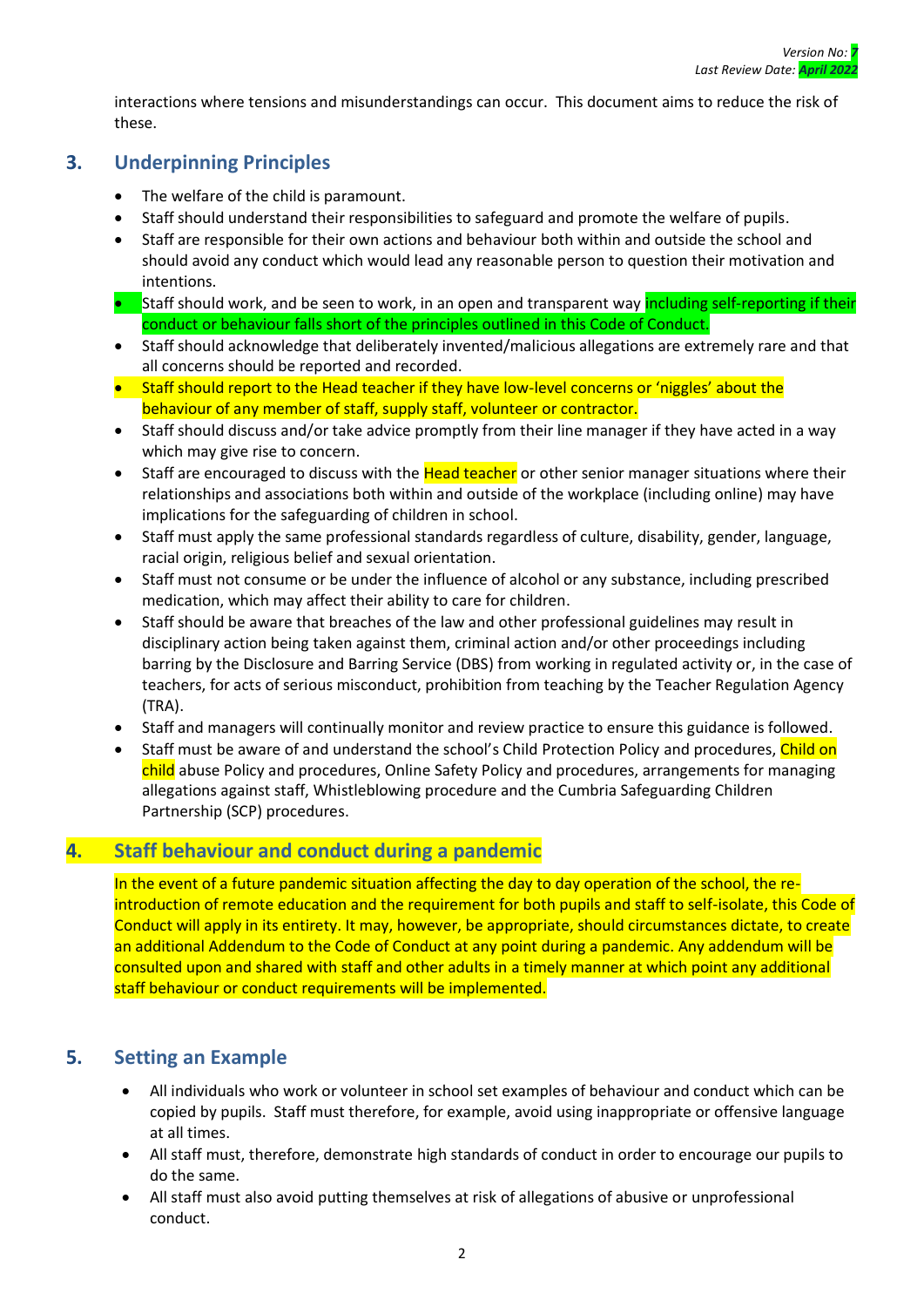- This Code helps all staff to understand what behaviour is and is not acceptable; regard should also be given to the disciplinary rules set out in the Schools' Disciplinary Policy and Procedure.
- All staff are expected to familiarise themselves and comply with all school Policies and procedures.

#### <span id="page-7-0"></span>**6. Responsibilities**

Staff and other adults are accountable for the way in which they exercise authority, manage risk, use resources and safeguard children.

All staff and other adults have a responsibility to keep pupils safe and protect them from abuse (sexual, physical and emotional) and neglect. Pupils have a right to be safe and to be treated with respect and dignity. It follows that trusted adults are expected to take reasonable steps to ensure their safety and well-being. Failure to do so may be regarded as professional misconduct.

The safeguarding culture of a school is, in part, exercised through the development of respectful, caring and professional relationships between adults and pupils and behaviour by the adult that demonstrates integrity, maturity and good judgement.

The public, local authorities, employers and parents will have expectations about the nature of professional involvement in the lives of children. When individuals accept a role (paid or unpaid) working in an education setting, they should understand and acknowledge the responsibilities and trust involved in that role.

Employers have duties towards their employees and others under Health, Safety and Welfare legislation which requires them to take steps to provide a safe working environment for both staff and other visitors to the school including pupils.

Legislation also imposes a duty on employees to take care of themselves and anyone else who may be affected by their actions or failings. An employer's health and safety duties and the adults' responsibilities towards children should not conflict. Safe practice can be demonstrated through the use and implementation of these guidelines.

The following responsibilities apply in our School.

#### <span id="page-7-1"></span>**6.1 Proprietor**

The Proprietor will:

- ensure that appropriate safeguarding and child protection Policies and procedures are developed, distributed, adopted, implemented and monitored;
- ensure that if there is no trained DSL on site, a senior member of staff is identified to lead on safeguarding issues;
- promote a culture of openness and support;
- ensure that systems are in place for concerns to be raised by empowering staff to share those concerns at the earliest opportunity
- create an environment where staff are encouraged and feel confident to self-refer, where, for example, they have found themselves in a situation which could be misinterpreted, might appear compromising to others and/or on reflection they believe they have behaved in such a way that they consider falls below the expected professional standards;
- ensure that staff and other adults are clear about what appropriate behaviour is, and are confident in distinguishing expected and appropriate behaviour from concerning, problematic or inappropriate behaviour in themselves and others;
- address unprofessional behaviour and support the individual to correct it at an early stage.
- Provide a responsible, sensitive, and proportionate handling of low level concerns when they are raised.
- ensure that adults are not placed in situations which render them particularly vulnerable;
- ensure that all adults are aware of expectations, Policies and procedures.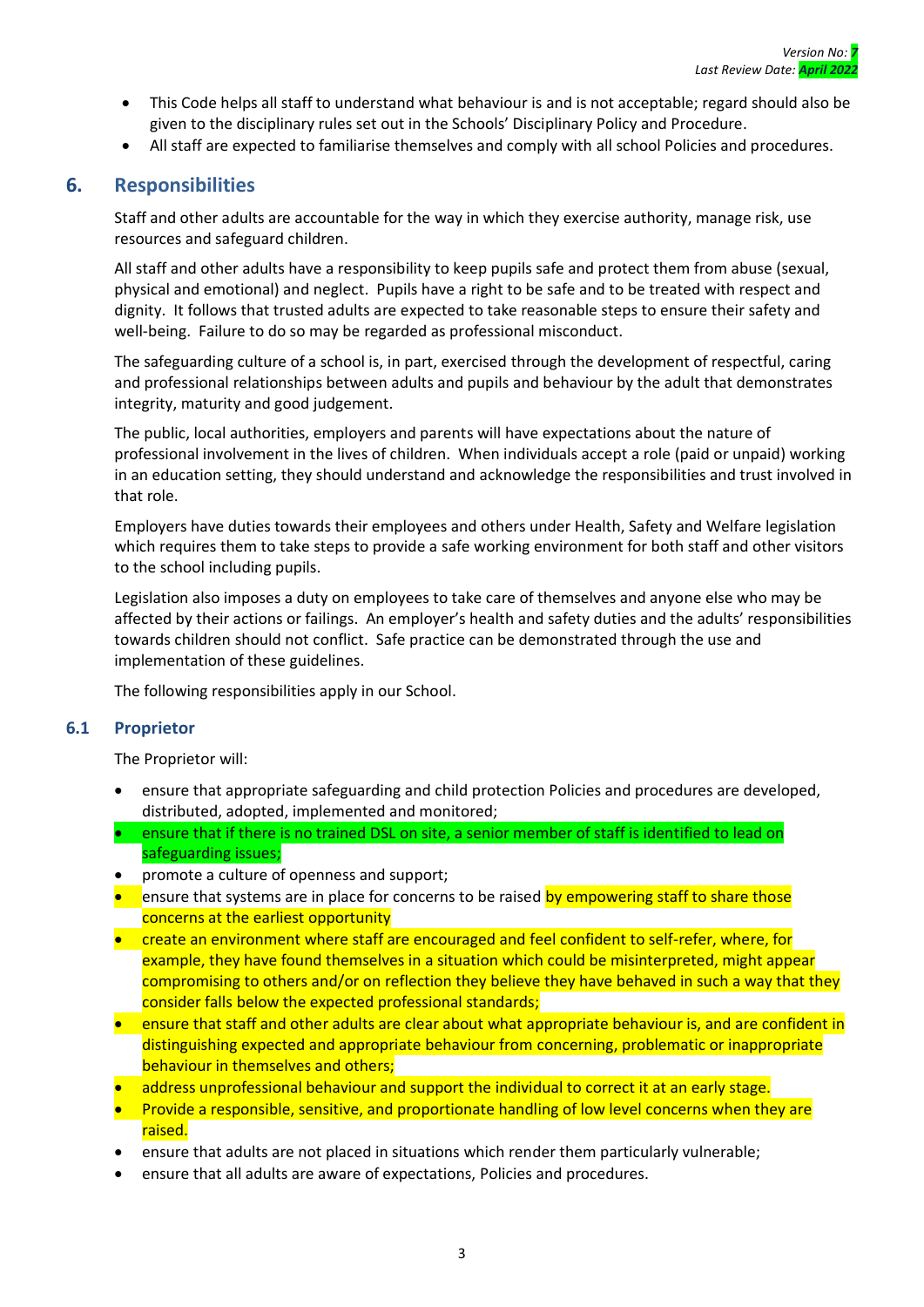#### <span id="page-8-0"></span>**6.2 Staff and other Adults (supply staff, volunteers and contractors)**

Staff and other adults are expected to:

- understand the responsibilities which are part of their employment or role, and be aware that sanctions will be applied if these provisions are breached;
- understand how to raise a concern and contact designated staff or partner agencies if they have a concern about a child, particularly if the normal arrangements have been amended;
- read and understand their role as outlined in the Child Protection Policy and procedures and other school safeguarding Policies;
- report any concerns including low level concerns about a pupil or colleague to the Head teacher or other senior manager at the first opportunity. Concerns about the Head teacher must be referred to the Chair of the Trust board in the first instance;
- always act, and be seen to act, in the child's best interests;
- avoid any conduct which would lead any reasonable person to question their motivation and intentions;
- ensure that any relationships and associations both within and outside of the workplace (including online) do not have implications for the safeguarding of children in school;
- take reasonable care of pupils under their supervision with the aim of ensuring, as far as is reasonable, their health, safety and welfare;
- take responsibility for their own actions and behaviour.

# <span id="page-8-1"></span>**7. Making Professional Judgements**

This Code of Conduct does not provide an exhaustive list of what is, or is not, appropriate behaviour for staff. It does, however, highlight behaviour which is illegal, inappropriate or inadvisable. There will be rare occasions and circumstances in which staff have to make decisions or take action in the best interest of a pupil which could contravene this Code of Conduct or where no specific guidance exists. Individuals are expected to make judgements about their behaviour in order to secure the best interests and welfare of the pupils in their charge and, in so doing, will be seen to be acting reasonably. These judgements must be recorded and shared with a manager at the earliest opportunity.

Adults should always consider whether their actions are warranted, proportionate, safe and applied equitably.

**Where no specific guidance exists, staff and other adults are expected to:**

- **discuss the circumstances that informed their action, or their proposed action, with their line manager or, where appropriate, the Head teacher. This will help to ensure that the safest practices are employed and reduce the risk of actions being misinterpreted;**
- **always discuss any misunderstanding, accidents or threats with the Head teacher or DSL;**
- **always record discussions and actions taken with their justifications;**
- **record any areas of disagreement and, if necessary, refer to another agency/LA/Ofsted/TRA/other Regulatory Body.**

# <span id="page-8-2"></span>**8. Power and Positions of Trust and Authority**

As a result of their knowledge, position and/or the authority invested in their role, all those working with children in our school are in a position of trust in relation to all pupils on the roll.

The relationship between a person working with a child or children is one in which the adult has a position of power or influence. It is vital for adults to understand this power; that the relationship cannot be one between equals and the responsibility they must exercise as a consequence.

The potential for exploitation and harm of vulnerable pupils means that adults have a responsibility to ensure that an unequal balance of power is not used for personal advantage or gratification.

Staff should always maintain appropriate professional boundaries, avoid behaviour which could be misinterpreted by others and report and record any such incident to a senior manager. This is as relevant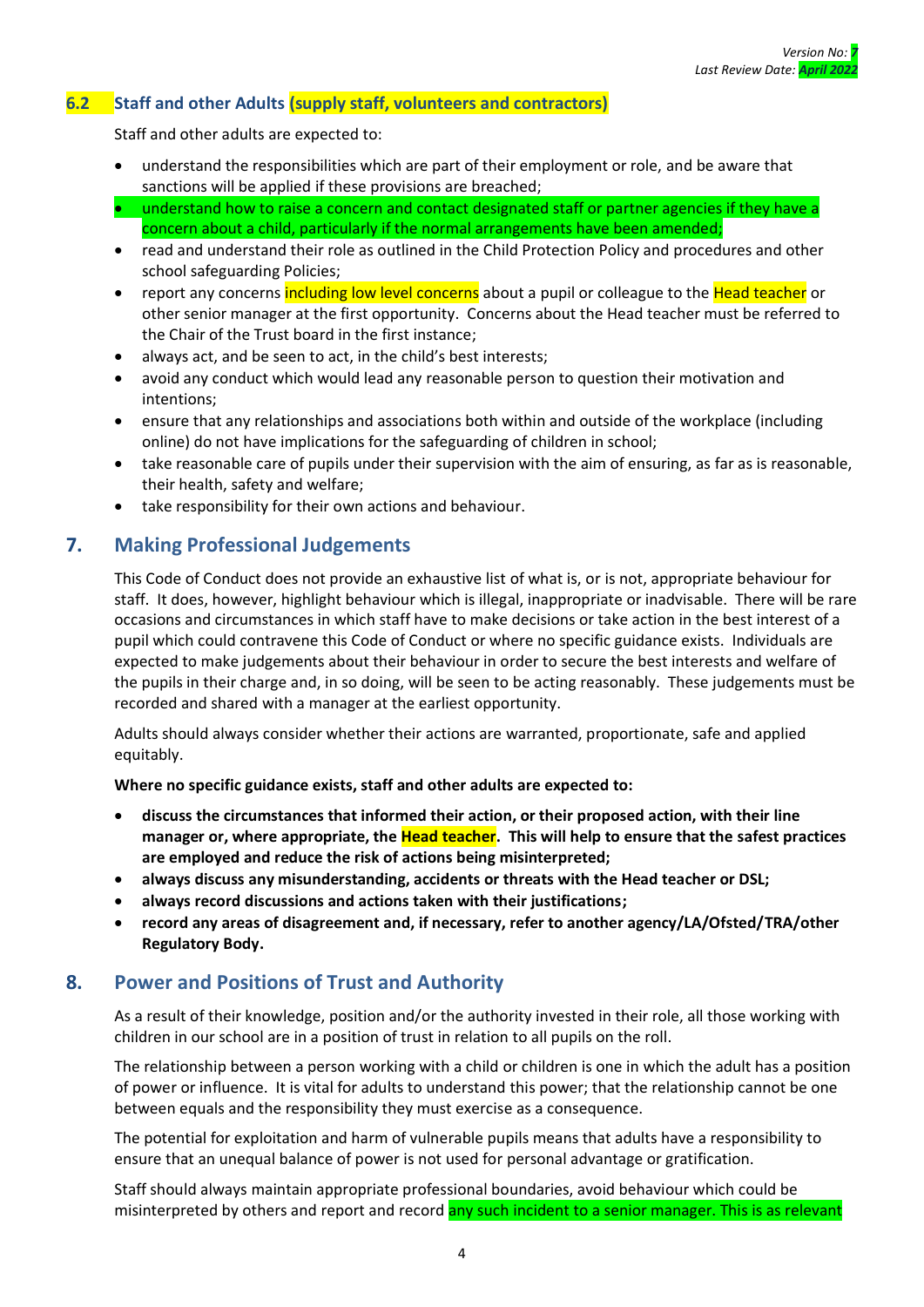in the online world as it is in the classroom; staff engaging with pupils and/or parents online have a responsibility to model safe practice at all times.

Where a person aged 18 or over is in a position of trust with a child under 18, it is an offence under the Sexual Offences Act 2003 for that person to engage in sexual activity with or in the presence of that child, or to cause or incite that child to engage in or watch sexual activity.

**Staff and other adults in this school should not:**

- **use their position to gain access to information for their own advantage and/or a pupil's or family's detriment;**
- **use their power to intimidate, threaten, coerce or undermine pupils;**
- **use their status and standing to form or promote relationships with pupils which are of a sexual nature, or which may become so.**

# <span id="page-9-0"></span>**9. Confidentiality**

The storing and processing of personal information is governed by the Data Protection Act 2018 and the UK General Data Protection Regulations (UK GDPR). The Proprietor has a Data Protection Policy which contains details on confidentiality.

Staff who have access to confidential information about pupils and their families must keep this confidential at all times and only share this when legally permissible to do so and in the best interest of the child. Records should only be shared with those who have a legitimate professional need to see them.

Staff must never use confidential or personal information about a pupil or their family for their own, or others' advantage (including that of partners, friends, relatives or other organisations). Information must never be used to intimidate, humiliate, or embarrass the child. Confidential information must never be used casually in conversation or shared with any person other than on a need to know basis. In circumstances where the pupil's identity does not need to be disclosed, the information will be used anonymously.

The head of centre will ensure that all staff who need to share 'special category personal data' are aware that the Data Protection Act 2018 and UK GDPR contains 'safeguarding of children and individuals at risk' as a processing condition that allows practitioners to share information without consent, if it is not possible to gain consent, it cannot be reasonably expected that a practitioner gains consent or if to gain consent would place a child at risk.

There are some circumstances in which a member of staff may be expected to share information about a pupil, for example when abuse is alleged or suspected. In such cases, individuals have a responsibility to pass information on without delay, but only to those with designated safeguarding responsibilities.

If a child (or their parent) makes a disclosure regarding abuse or neglect, the member of staff must always take any such concerns seriously and follow the school's child protection procedures. The adult must not promise confidentiality to a child or parent, but should give reassurance that the information will be treated sensitively.

If a member of staff is in any doubt about whether to share information or keep it confidential he/she should seek guidance from the DSL. Any media or legal enquiries will be passed to a senior manager.

- **know the name of the Designated Safeguarding Lead – Tunde Christie;**
- **know how to access/be familiar with the Cumbria Safeguarding Children Partnership (SCP) procedures and guidance;**
- **treat information they receive about pupils and families in a discreet and confidential manner;**
- **seek advice from a senior member of staff (DSL) if they are in any doubt about sharing information they hold or which has been requested of them;**
- **be clear about when information can/must be shared and in what circumstances;**
- **know the procedures for responding to allegations against staff and to whom any concerns or allegations should be reported – Tunde Christie;**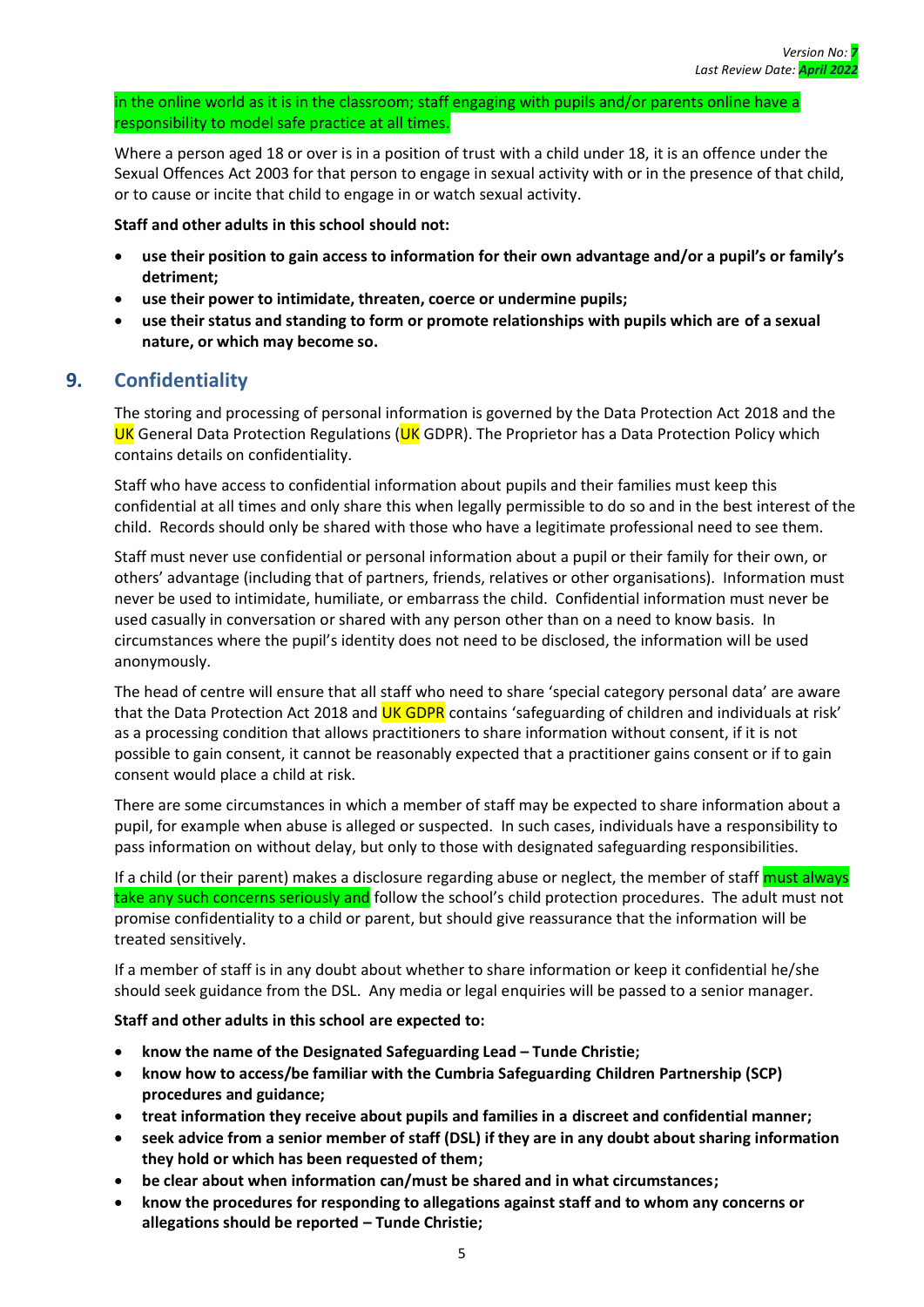- **be aware of and understand the complaints procedures;**
- **ensure that where personal information is recorded using modern technologies that systems and devices are kept secure in accordance with the school Online Safety Policy.**

#### <span id="page-10-0"></span>**10. Standards of Behaviour**

All staff have a responsibility to maintain public confidence in their ability to safeguard the welfare and best interests of children. Staff are expected to adopt high standards of personal conduct in order to maintain the confidence and respect of the general public and those with whom they work.

Staff must not engage in conduct outside work which could seriously damage the reputation and standing of the school or the employee's own reputation or the reputation of other members of the school community. In particular, criminal offences that involve violence or possession or use of illegal substances or sexual misconduct are likely to be regarded as unacceptable.

Staff may undertake work outside school, either paid or voluntary, provided that it does not conflict with the interest of the school.

There may be times where an individual's actions or relationships/associations in their personal life come under scrutiny from the community, the media or public authorities, including with regard to their own children, or children or adults in the community. Staff should be aware that their behaviour, either in or out of the workplace, could compromise their position within the work setting in relation to the protection of children, loss of trust and confidence, or bringing the employer into disrepute. Such behaviour may also result in prohibition from teaching by the Teaching regulation Agency (TRA), a bar from engaging in regulated activity, or action by another relevant regulatory body.

The Childcare (Disqualification) and Childcare (Early Years Provision Free of Charge) (Extended Entitlement) (Amendments) Regulations 2018) set out grounds for disqualification under the Childcare Act 2006 where the person meets certain criteria set out in the Regulations. A disqualified person is prohibited from providing relevant early or later years' childcare as defined in the Childcare Act 2006 or being directly concerned in the management of such childcare. Schools and private childcare settings are also prohibited from employing a disqualified person in respect of relevant early or later years' childcare.

Although the above legislation mainly applies to primary schools and those settings with early years pupils, the head of centre and senior leaders recognise that we must create a culture and environment where staff feel comfortable to discuss matters outside of work, which may have implications for the safeguarding of children in the school. These discussions can assist Governors and senior leaders in safeguarding their employees' welfare and contribute to their duty of care towards their staff. Where appropriate, it will help managers identify whether arrangements are needed to support these staff. These discussions can also help with the management of children's safety, providing information that will help them consider whether there are measures that need to be put in place to safeguard children (e.g. by putting arrangements in place to stop or restrict a person known to or living with a member of staff coming into school where a potential risk to children has been identified).

#### **Staff and other adults in this school must not:**

- **behave in a manner which would lead any reasonable person to question their suitability to work with children or to act as an appropriate role model;**
- **make, or encourage others to make sexual remarks to, or about, a pupil;**
- **use inappropriate language to, or in the presence of, pupils;**
- **discuss their personal or sexual relationships with, or in the presence of, pupils;**
- **make, or encourage others to make unprofessional personal comments which scapegoat, demean or humiliate, or might be interpreted as such;**
- **post activity online, either in or out of school, which would bring the school or professional role into disrepute.**

**In addition to the above, staff are expected to:**

• **inform the Head Teacher of any cautions, convictions, or relevant orders accrued during their employment, and/or if they are charged with a criminal offence;**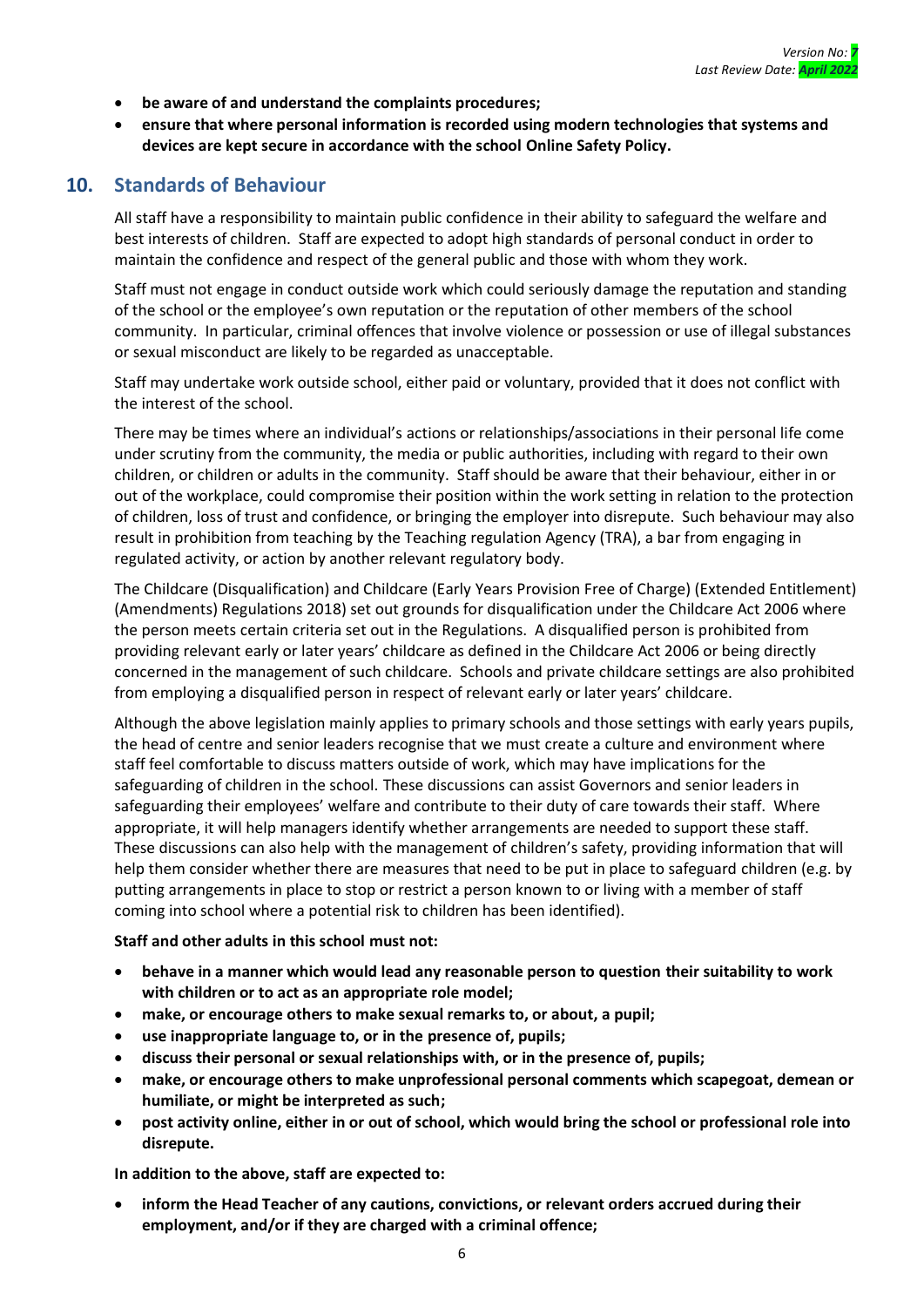- **be aware that behaviour by themselves, those with whom they have a relationship or association, or others in their personal lives (in the real world or online), may impact their work with children and the school's ability to safeguard pupils. Staff are expected to disclose any such relationship or association issues with the Head of Centre in the first instance.**
- **Inform the Head teacher/principal of any name changes that they have not previously declared.**

#### <span id="page-11-0"></span>**11. Dress and Appearance**

A person's dress and appearance are matters of personal choice and self-expression and some individuals will wish to exercise their own cultural customs. However, staff should select a manner of dress and appearance appropriate to their professional role and which may be necessarily different to that adopted in their personal life. Staff should ensure they are dressed decently, safely and appropriately for the tasks they undertake; this also applies to online or virtual teaching. Those who dress or appear in a manner which would be viewed as offensive or inappropriate will render themselves vulnerable to criticism or allegation.

**Staff and other adults in our school are expected to wear clothing and accessories which:**

- **promote a positive and professional image;**
- **do not create a risk to either the wearer or others in the school and is appropriate to their role;**
- **are not likely to be viewed as offensive, revealing, or sexually provocative;**
- **does not distract, cause embarrassment or give rise to misunderstanding;**
- **is absent of any political or otherwise contentious slogans;**
- **is not considered to be discriminatory;**
- **is compliant with professional standards.**

• **In online engagement, is similar to the clothing they would wear on a normal school day.**

# <span id="page-11-1"></span>**12. Gifts, Rewards, Favouritism and Exclusion**

Staff must maintain high standards of honesty and integrity in their work. This includes the handling and claiming of money and the use of school property and facilities.

This school has a procedure in place regarding the giving of gifts or rewards to pupils and the receiving of gifts from them or their parents and staff are made aware of and understand what is expected of them.

Staff must take care that they do not accept any gift that might be construed as a bribe by others, or lead the giver to expect preferential treatment.

There are occasions when pupils or parents wish to pass small tokens of appreciation to staff e.g. at Christmas or as a thank you and this is usually acceptable. It is, however, unacceptable to receive gifts on a regular basis or of any significant value.

It is also inadvisable to give such personal gifts to pupils or their families. This could be interpreted as a gesture either to bribe or groom. It might also be perceived that a 'favour' of some kind is expected in return.

Any reward given to a pupil should be in accordance with our Whole School Behaviour Policy, recorded and not based on favouritism.

Adults in this school are advised to exercise care when selecting children for specific activities, jobs or privileges in order to avoid perceptions of favouritism or injustice. Similar care should be exercised when pupils are excluded from an activity. Methods of selection and exclusion will always be subject to clear, fair and agreed criteria.

- **be aware of and understand the school procedures on sanctions and rewards;**
- **ensure that gifts received or given in situations which may be misconstrued are declared and recorded, with the exception of 'one-off' token gifts from a pupil or parent;**
- **only give gifts to a pupil as part of an agreed reward system;**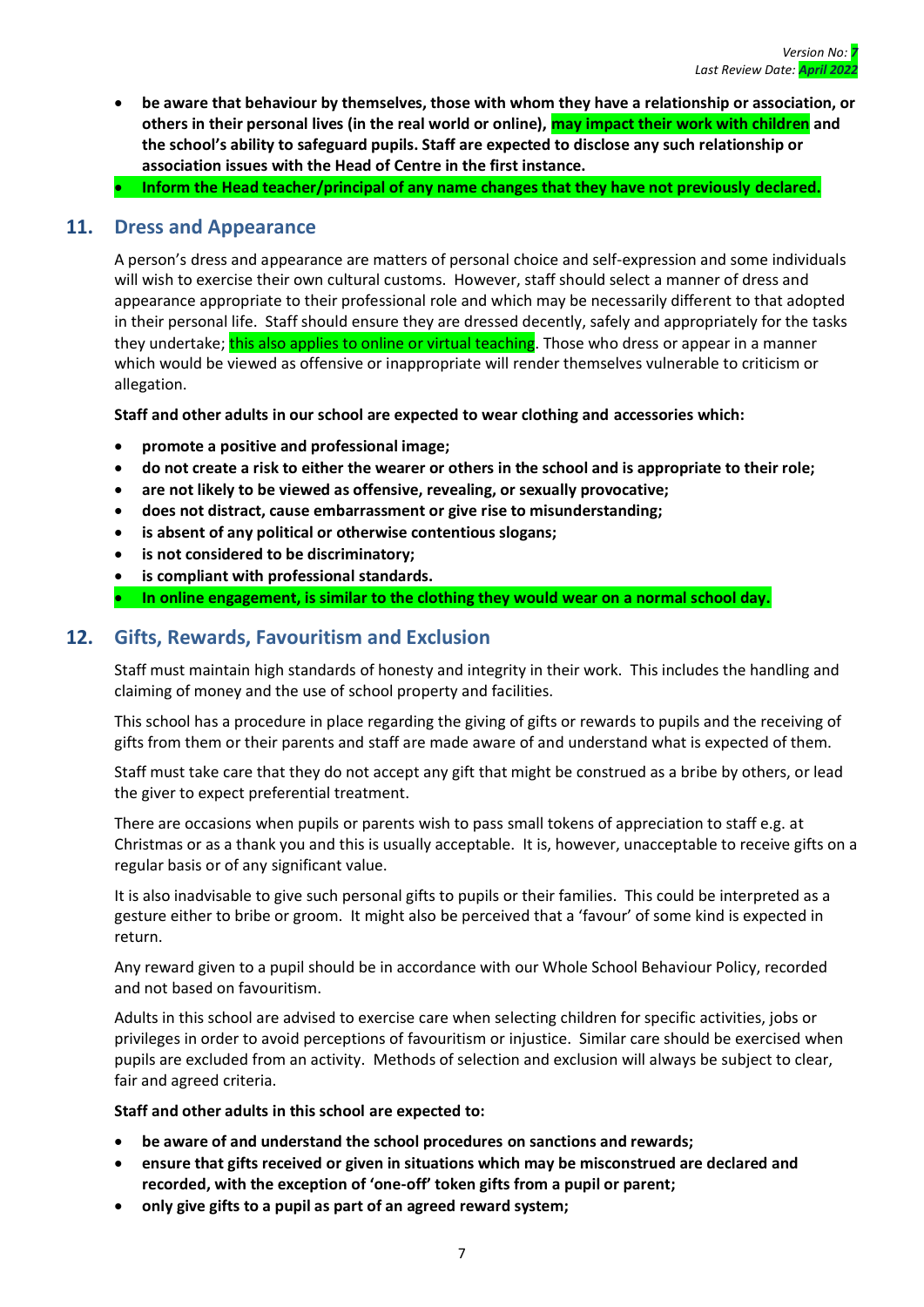- **where giving gifts other than as above, ensure that these are of insignificant value and given to all pupils equally;**
- **ensure that all selection processes of pupils are fair and these are undertaken and agreed by more than one member of staff;**
- **ensure that they do not behave in a manner which is either favourable or unfavourable to individual pupils.**

# <span id="page-12-0"></span>**13. Infatuations and 'Crushes'**

All staff and other adults need to recognise that it is not uncommon for pupils to be strongly attracted to a member of staff and/or develop a 'crush' or infatuation. They should make every effort to ensure that their own behaviour cannot be brought into question, does not appear to encourage this and be aware that such infatuations may carry a risk of their words or actions being misinterpreted.

Any member of staff who receives a report, overhears something, or otherwise notices any sign, however small or seemingly insignificant that a young person has become or may be becoming infatuated with either themselves or a colleague, should immediately report this to the Head teacher or most senior manager. In this way, appropriate early intervention can be taken which can prevent escalation and avoid hurt, embarrassment or distress for those concerned.

The Head teacher will give careful thought to those circumstances where the staff member, pupil and their parents should be spoken to and will ensure a plan to manage the situation is put in place. This plan will respond sensitively to the child and staff member and maintain the dignity of all. This plan will involve all parties, be robust and regularly monitored and reviewed.

#### **Staff and other adults in this school are expected to:**

- **report any indications (verbal, written or physical) that suggest a pupil may be infatuated with a member of staff;**
- **always maintain professional boundaries;**
- **in the case of senior managers, put an action plan in place to deal with any concerns which are brought to their attention.**

#### <span id="page-12-1"></span>**14. Social Contact Outside the Workplace**

It is acknowledged that staff may have genuine friendships and social contact with parents of pupils, independent of the professional relationship. Staff should, however, also be aware that professionals who sexually harm children often seek to establish relationships and contact outside the workplace with both the child and their parents, in order to 'groom' the adult and the child and/or create opportunities for sexual abuse.

It is also important to recognise that social contact may provide opportunities for other types of grooming such as for the purpose of sexual exploitation or radicalisation.

Staff should recognise that some types of social contact with pupils or their families could be perceived as harmful or exerting inappropriate influence on children, and may bring the setting into disrepute (e.g. attending a political protest, circulating propaganda).

If a pupil or parent seeks to establish social contact, or if this occurs coincidentally, the member of staff should exercise his/her professional judgement. This also applies to social contacts made through outside interests or the staff member's own family.

Some staff may, as part of their professional role, be required to support a parent. If that person comes to depend upon the staff member or seeks support outside of their professional role this should be discussed with senior management and where necessary referrals made to the appropriate support agency.

#### **Staff and other adults in this school are expected to:**

• **always approve any planned social contact with pupils or parents with senior colleagues, for example when it is part of a reward scheme;**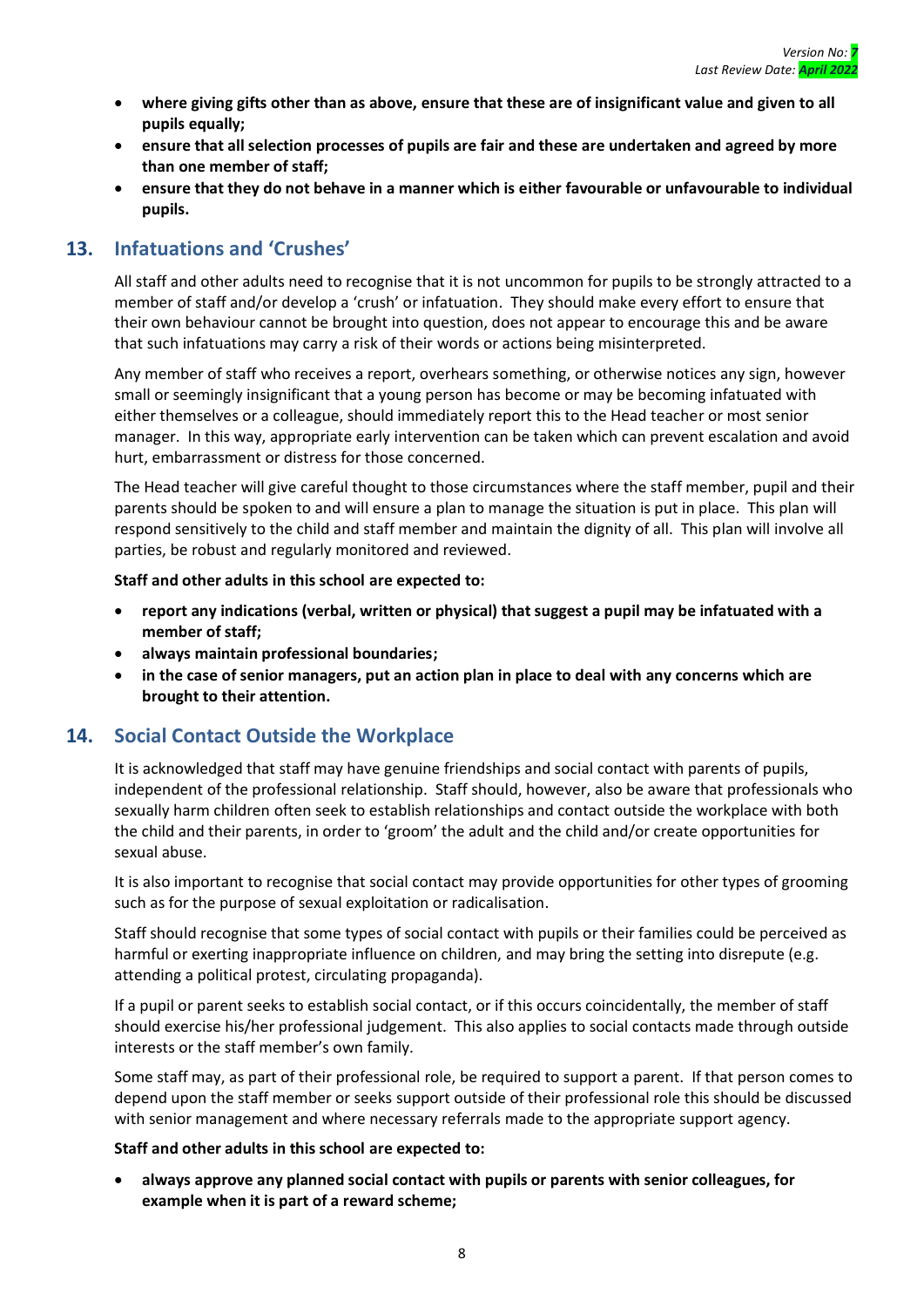- **advise senior management of any regular social contact they have with a pupil which could give rise to concern;**
- **refrain from sending personal communication to pupils or parents unless agreed with senior managers;**
- **ensure that where senior staff have agreed to an exchange of mobile phone numbers, for example for safety purposes on educational visits, the numbers MUST be deleted as soon as possible following the activity for which the agreement was gained;**
- **inform senior management of any relationship with a parent where this extends beyond the usual parent/professional relationship;**
- **ensure that they report to senior staff immediately any unwelcome written or visual communications from pupils, parents or others;**
- **inform senior management of any requests or arrangements where parents wish to use their services outside of the workplace e.g. babysitting, tutoring etc.**

# <span id="page-13-0"></span>**15. Communication with Children (including the use of technology)**

In order to make best use of the many educational and social benefits of new and emerging technologies, pupils need opportunities to use and explore the digital world. Online safety risks are posed more by behaviours and values than the technology itself.

Staff are expected to ensure that they establish safe and responsible online behaviours, working to local and national guidelines and acceptable use agreements which detail how new and emerging technologies may be used.

Communication with children both in the 'real' world and through web based and telecommunication interactions should take place within explicit professional boundaries. This includes the use of computers, tablets, phones, texts, emails, instant messages, social media such as Facebook and Twitter, chat-rooms, forums, blogs, websites, gaming sites, digital cameras, videos, web-cams and other hand-held devices. (Given the ever changing world of technology it should be noted that this list gives examples only and is not exhaustive).

Staff must not request or respond to any personal information from children other than that which may be necessary in their professional role. They should ensure that their communications are open and transparent and avoid any communication which could be interpreted as 'grooming behaviour'.

Staff should not give their personal contact details to children for example, email address, home or mobile telephone numbers, details of web-based identities. If children locate these by any other means and attempt to contact or correspond with the staff member, the adult should not respond and must report the matter to their manager. The child should be firmly and politely informed that this is not acceptable.

In any communication with children, staff are also expected to follow the guidance in Section 10 'Standards of Behaviour'.

Staff at this school must adhere to the 'Acceptable Use Agreement' as outlined in the Online Safety Policy and procedures.

- **not seek to communicate/make contact or respond to contact with pupils outside of the purposes of their work;**
- **not give out their personal details;**
- **not discuss your professional role in any capacity when using social media such as Facebook;**
- **not put online any text, image, sound or video that could upset or offend any member of the whole school community or be incompatible with their professional role;**
- **treat all pupil and staff issues with the highest standards of confidentiality;**
- **use ICT appropriately and in accordance with the school's Online Safety Policy and procedures and staff acceptable use agreement;**
- **be aware of and consider the possible implications for the school, colleagues and themselves when posting on Social Network Sites;**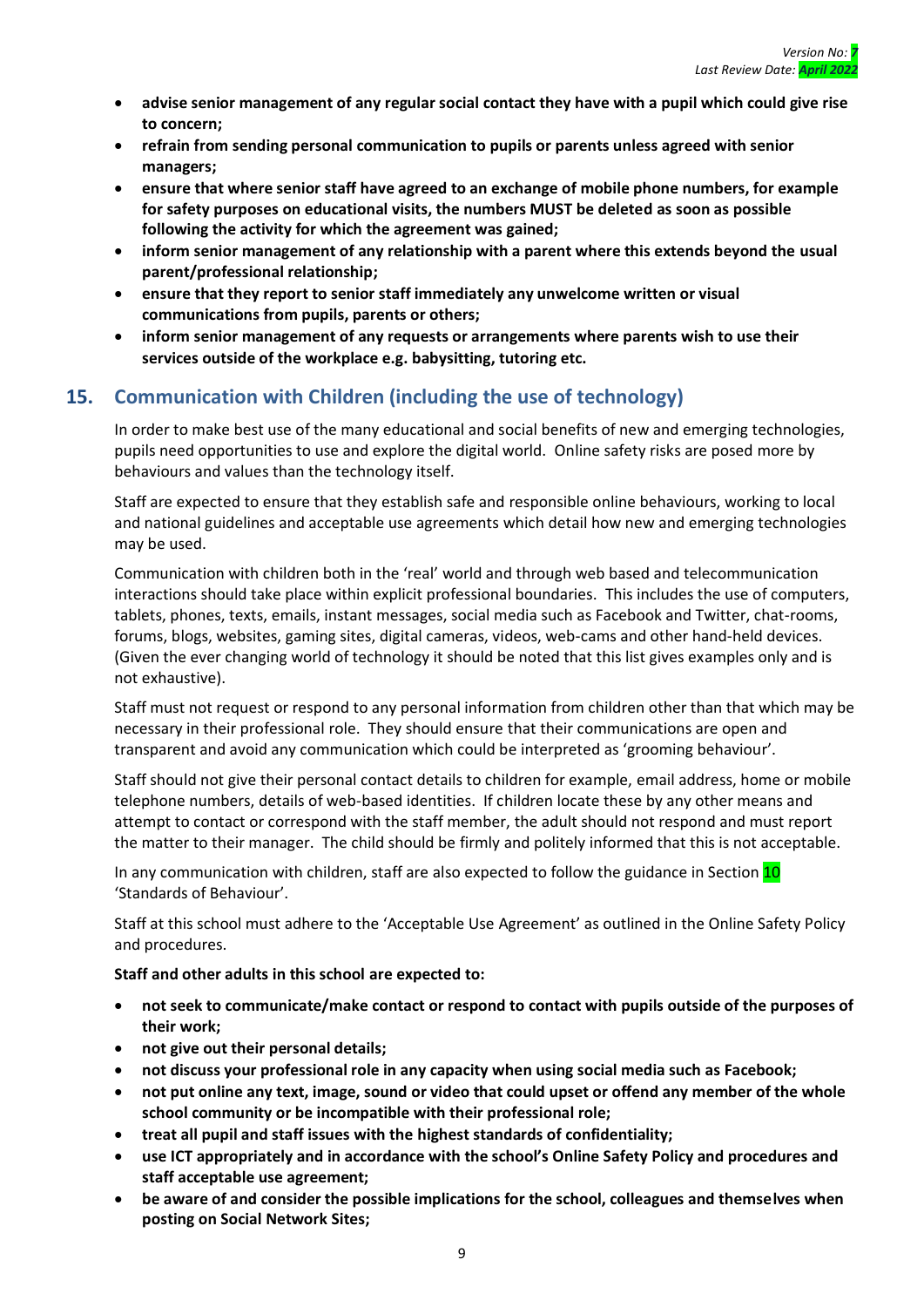- **use on-line technology appropriately and not compromise the professional integrity of colleagues or other adults in the school community**
- **use only equipment and internet services provided by the school, unless school policies state otherwise;**
- **only use internet-enabled personal devices in line with the school Acceptable Use agreement;**
- **follow their school's Acceptable Use Agreement and online safety guidance;**
- **ensure that their use of technologies could not bring their employer into disrepute.**

# <span id="page-14-0"></span>**16. Use of Mobile Phones and other mobile technology by Staff and Other Adults in School**

It is recognised that many mobile phones and other mobile technology such as smart watches have inbuilt and enhanced features which could be misused, and which also offer distractions and disruption to the working day in a school environment. Use of mobile technology by staff and other adults must be balanced against the protection against potential misuse with the recognition that mobile phones and watches are effective communication tools. The following paragraphs relate to **all** mobile communication devices as opposed to only mobile phones.

The following standards apply to all individuals who have access to personal mobile phones or other mobile communication devices on site.

The aim is to ensure that all adults:

- have a clear understanding of what constitutes misuse
- know how to minimise the associated risks with the use of mobile technology
- avoid putting themselves into compromising situations which could be misinterpreted and lead to possible allegations
- understand the need for professional boundaries and clear guidance regarding acceptable use
- are responsible for self-moderation of their own behaviours
- are aware of the importance of reporting concerns promptly

**Staff and other adults in this school:**

- **Should minimise making and receiving calls and texts during contact time with children;**
- **may use their phones (including receiving/sending texts and emails) during non-contact time when no children are present;**
- **are advised to protect access to functions of their phone whilst it is on school premises (Bluetooth settings should be disabled);**
- **are not permitted at any time to use recording equipment on their mobile devices unless by prior agreement with the Head teacher and permission forms have been signed by parent/carers. Legitimate recordings and photographs should be captured using school equipment such as cameras and iPad;**
- **should report to the Head teacher any usage of mobile devices that causes them concern.**

# <span id="page-14-1"></span>**17. Physical Contact**

There are occasions when it is entirely appropriate and proper for staff to have physical contact with children, however, it is crucial that they only do so in ways appropriate to their professional role and in relation to the pupil's individual needs and any agreed care plan.

Not all children feel comfortable about certain types of physical contact; this should be recognised and, wherever possible, adults should seek the pupil's permission before initiating contact and be sensitive to any signs that they may be uncomfortable or embarrassed. Staff should acknowledge that some pupils are more comfortable with touch than others and/or may be more comfortable with touch from some adults than others. Staff should listen, observe and take note of the child's reaction or feelings and, so far as is possible, use a level of contact and/or form of communication which is acceptable to the pupil.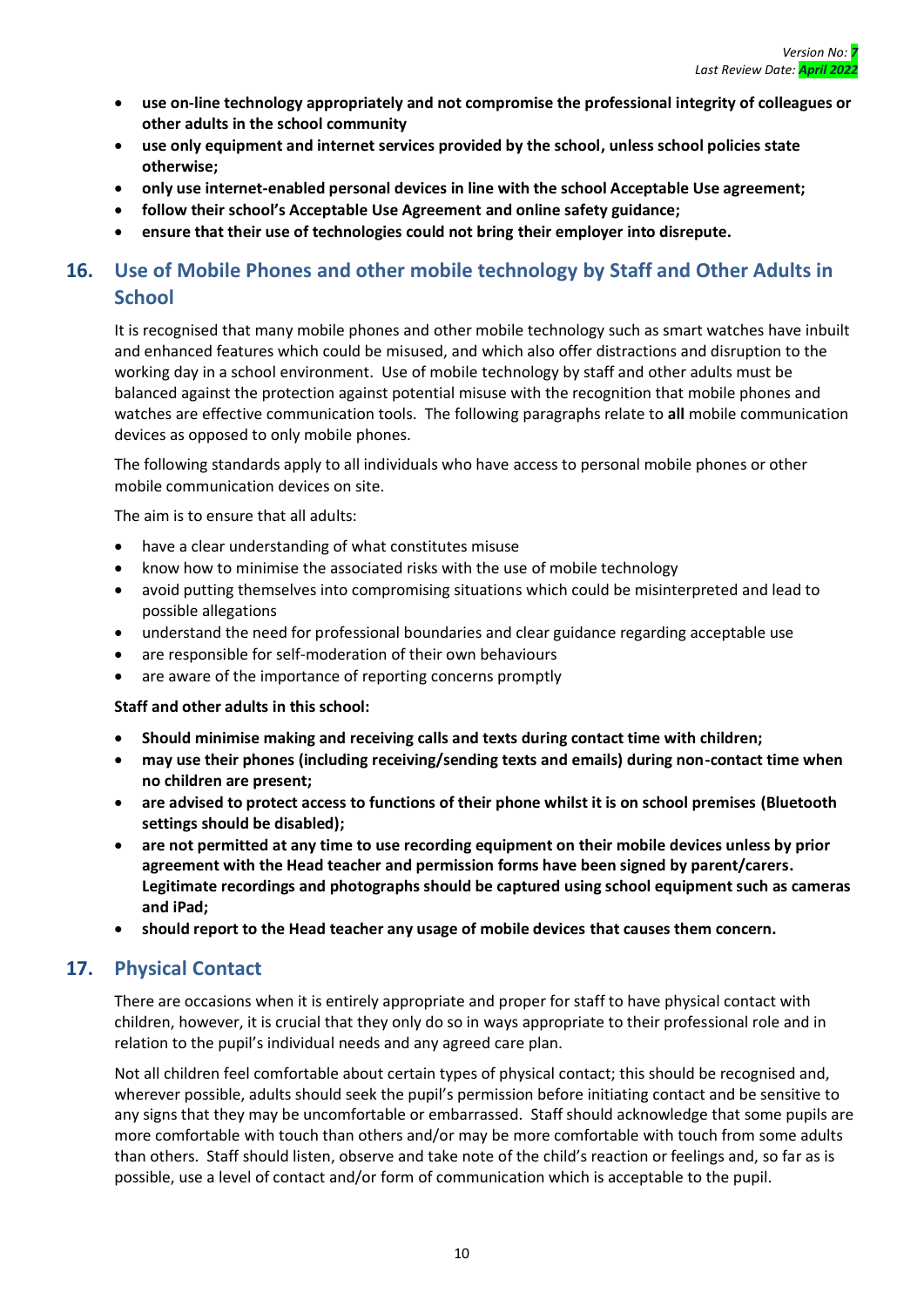It is not possible to be specific about the appropriateness of each physical contact, since an action that is appropriate with one pupil, in one set of circumstances, may be inappropriate in another, or with a different child.

Any physical contact should be in response to the child's needs at the time, of limited duration and appropriate to their age, stage of development, gender, ethnicity and background. Adults should therefore, use their professional judgement at all times.

Physical contact must never be secretive, for the gratification of the adult, or represent a misuse of authority. If a member of staff believes that an action by them or a colleague could be misinterpreted, or if an action is observed which is possibly abusive, the incident and circumstances should be immediately reported to the Head teacher or DSL and recorded. Where appropriate, the Head teacher/DSL will consult with the local authority Designated Officer (DO).

Extra caution may be required where it is known that a child has suffered previous abuse or neglect. Staff need to be aware that the child may associate physical contact with such experiences. They should recognise that these pupils may seek out inappropriate physical contact. In such circumstances, staff should deter the child sensitively and help them to understand the importance of personal boundaries.

A general culture of 'safe touch' will be adopted, where appropriate, based on the individual requirements of each child. Pupils with disabilities may require more physical contact to assist their everyday learning and in relation to moving and handling in order to promote independence. The arrangements should be understood and agreed by all concerned (this may be explicit in the Education Health and Care Plan), justified in terms of the pupil's needs, consistently applied and open to scrutiny.

We have a system in place for recording incidents and the means by which information about incidents and outcomes can be easily accessed by senior management.

We will also ensure that we provide staff, on a 'need to know' basis, with relevant information about vulnerable children in their care.

**Staff and other adults in this school are expected to:**

- **be aware that even well intentioned physical contact may be misconstrued by the pupil, and observer or any person to whom this action is described;**
- **never touch a pupil in a way which may be considered indecent;**
- **always be prepared to explain actions and accept that all physical contact is open to scrutiny;**
- **never indulge in horseplay or fun fights;**
- **always allow/encourage pupils, where able, to undertake self-care tasks independently;**
- **ensure the way they offer comfort to a distressed pupil is age appropriate;**
- **always tell a colleague when and how they offered comfort to a distressed pupil;**
- **establish the preferences of pupils;**
- **consider alternatives, where it is anticipated that a pupil might misinterpret or be uncomfortable with physical contact;**
- **always explain to the pupil the reason why contact is necessary and what form that contact will take;**
- **report and record situations which may give rise to concern;**
- **be aware of cultural or religious views about touching and be sensitive to issue of gender.**

#### <span id="page-15-0"></span>**18. Other Activities that Require Physical Contact**

In certain curriculum areas, such as PE, drama or music, staff may need to initiate some physical contact with children, for example, to demonstrate technique in the use of a piece of equipment, adjust posture, or support a child so they can perform an activity safely or prevent injury.

Physical contact should take place only when it is necessary in relation to a particular activity. It should take place in a safe and open environment i.e. one easily observed by others and last for the minimum time necessary. The extent of the contact should be made clear and undertaken with the permission of the pupil. Contact should be relevant to their age and understanding and adults should remain sensitive to any discomfort expressed verbally or non-verbally by the pupil.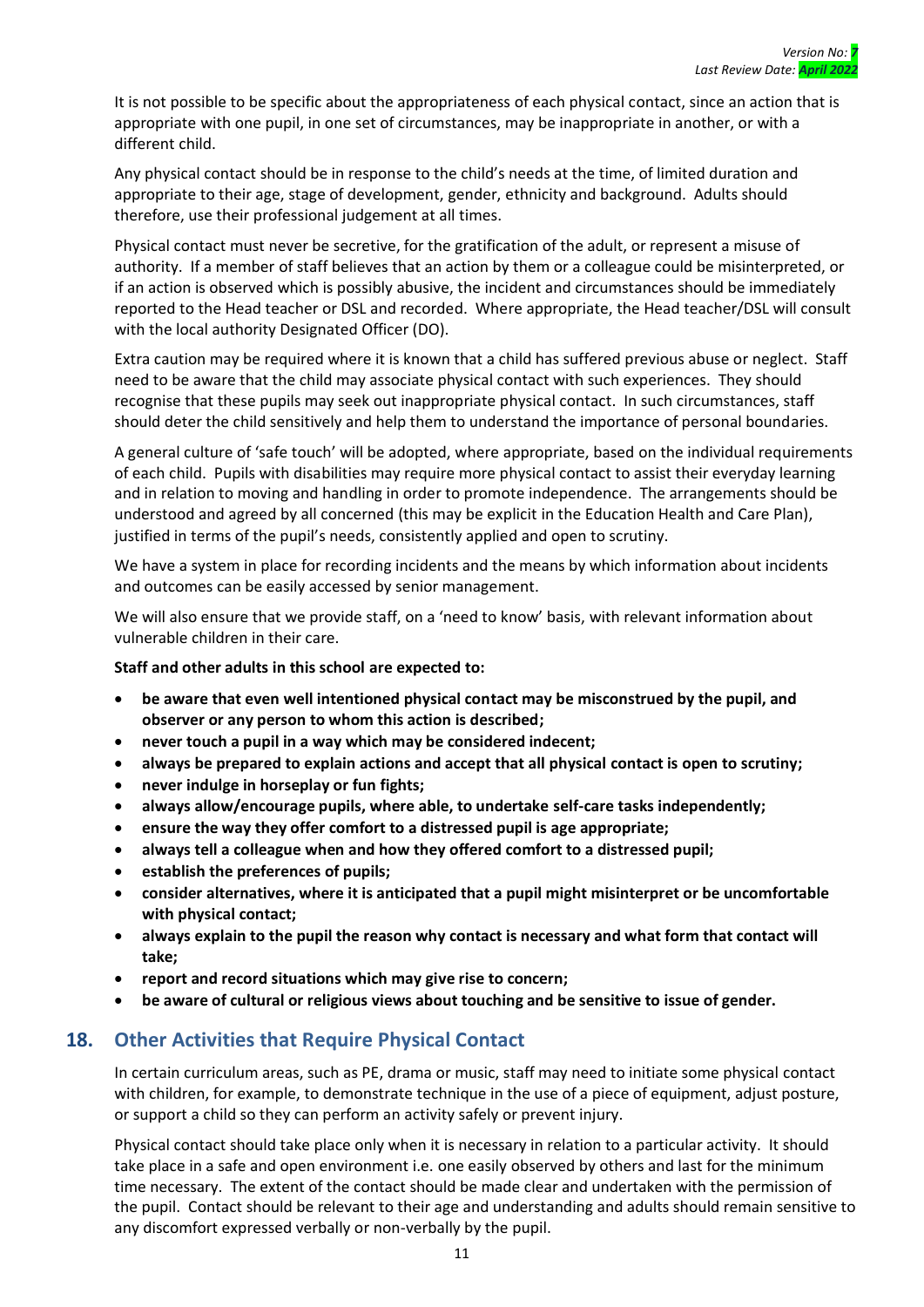Guidance and protocols around safe and appropriate physical contact may be provided, for example, by sports governing bodies and should be understood and applied consistently. Any incidents of physical contact that cause concern or fall outside of these protocols and guidance must be reported to the Head teacher/DSL and parent.

It is good practice if all parties clearly understand at the outset, what physical contact is necessary and appropriate in undertaking specific activities. Keeping parents and pupils informed of the extent and nature of any physical contact may also prevent allegations of misconduct or abuse arising.

#### <span id="page-16-0"></span>**19. Behaviour Management**

Corporal punishment and smacking is unlawful in all schools. Staff must not use any form of degrading or humiliating treatment to punish a child. The use of sarcasm, demeaning or insensitive comments towards children is completely unacceptable.

Staff should understand the importance of challenging inappropriate behaviours between children, including child on child sexual violence and sexual harassment. Downplaying certain behaviours, e.g. dismissing sexual harassment as "just banter", "just having a laugh", "part of growing up" or "boys being boys", can lead to a culture of unacceptable behaviours, an unsafe environment for children and in worst case scenarios a culture that normalises abuse leading to children accepting it as normal and coming forward to report it.

Where pupils display difficult or challenging behaviour, adults must follow the school's Whole School Behaviour Policy which includes information on when and under what circumstances it is appropriate to use reasonable force and what strategies to use which are appropriate to the circumstance and situation.

Where a pupil has specific needs in respect of particularly challenging behaviour, a Behaviour Management Plan which incorporates the positive handling plan, will be drawn up and agreed by all parties, including, for example, a medical officer, where appropriate.

The Head teacher will ensure that the school's Whole School Behaviour Policy includes clear guidance about the use of isolation and seclusion. The legislation on these strategies is complex and staff must take extreme care to avoid any practice that could be viewed as unlawful, a breach of the pupil's human rights and/or false imprisonment.

**Staff and other adults in this school are expected to:**

- **not use force as a form of punishment;**
- **try to defuse situations before they escalate e.g. by distraction;**
- **keep parents informed of any sanctions or behaviour management techniques used;**
- **be mindful of, and sensitive to, factors both inside and outside of the school or setting which may impact on a pupil's behaviour;**
- **follow the school's Behaviour Management Policy and procedures;**
- **behave as a role model;**
- **avoid shouting at children other than as a warning in an emergency/safety situation;**
- **refer to national and local policy and guidance regarding Restrictive Physical Intervention (RPI);**
- **be aware of the legislation and potential risks associated with the use of isolation and seclusion;**
- **comply with legislation and guidance in relation to human rights and restriction of liberty;**
- **be clear as to the school's Policy and procedures with regard to child on child abuse and how and to whom to report the concerns;**
- **be able to reassure victims that they are being taken seriously and that they will be supported and kept safe. A victim should never be given the impression that they are creating a problem by reporting abuse, sexual violence, or sexual harassment. Nor should a victim ever be made to feel ashamed for making a report.**

# <span id="page-16-1"></span>**20. The Use of Control and Physical Intervention**

The law and guidance for schools states that adults may reasonably intervene to prevent a child from:

• committing a criminal offence;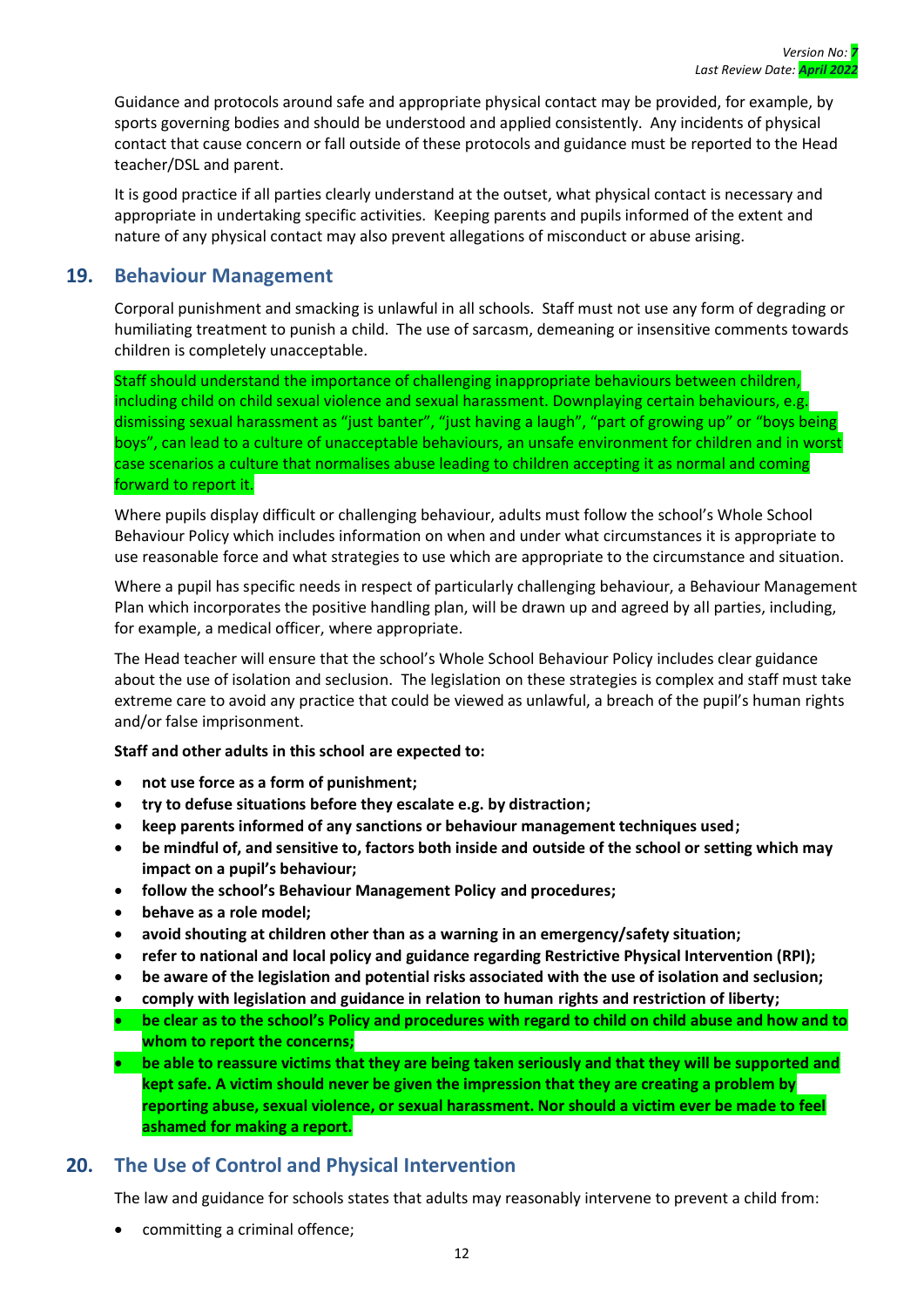- injuring themselves or others;
- causing damage to property;
- engaging in behaviour prejudicial to good order and to maintain good order and discipline.

Great care must be exercised in order that adults do not physically intervene in a manner which could be considered unlawful.

The School has procedures for the use of physical intervention which is consistent with national guidance. Staff are regularly acquainted with the Behaviour Policy and procedures. Where required, staff are trained in appropriate physical intervention techniques.

Under no circumstances will physical force be used as a form of punishment. The use of unwarranted or disproportionate physical force is likely to constitute a criminal offence. Where we judge that a child's behaviour presents a serious risk to staff or others, we will put in place a robust risk assessment in the form of a Behaviour Management Plan (BMP) which will be reviewed regularly. Where relevant this BMP will include a physical intervention plan.

In all cases where physical intervention has taken place, a record will be made of the incident and subsequent actions. The Head teacher/other senior manager will regularly review the records.

Similarly, where it can be anticipated that physical intervention is likely to be required, a BMP will be put in place which both the pupil (where he/she has the skills and ability to understand the Plan) and parents are aware of and, have agreed to. Parental consent does not permit settings to use unlawful physical intervention or deprive a pupil of their liberty.

**Staff and other adults in this school are expected to:**

- **adhere to the school's physical intervention procedures;**
- **always seek to defuse situations and avoid the use of physical intervention wherever possible;**
- **where physical intervention is necessary, only use minimum force and for the shortest time needed.**

# <span id="page-17-0"></span>**21. Sexual Conduct**

Any sexual behaviour by a member of staff with or towards a pupil is unacceptable. It is an offence for a member of staff in a position of trust to engage in sexual activity with a pupil under 18 years of age<sup>1</sup> and sexual activity with a child could be a matter for criminal and/or disciplinary procedures.

Pupils are protected by the same laws as adults in relation to non-consensual sexual behaviour. They are additionally protected by specific legal provisions depending on their age and understanding. This includes the prohibition of sexual activity with children by adults in a position of trust.

Sexual activity involves physical contact including penetrative and non-penetrative acts, however, it also includes non-contact activities, such as causing a pupil to engage in, or watch, sexual activity or the production of pornographic material.

There are occasions when adults embark on a course of behaviour known as 'grooming' where the purpose is to gain the trust of a child, and manipulate the relationship so sexual abuse can take place. All staff have attended appropriate training so they are fully aware of those behaviours that may constitute 'grooming' and of their responsibility to always report to a senior manager any concerns about the behaviour or a colleague which could indicate that a pupil is being groomed.

- **not have any form of sexual contact with a pupil from the school;**
- **avoid any form of touch or comment which is, or may be considered to be, indecent;**
- **avoid any form of communication with a pupil which could be interpreted as sexually suggestive, provocative or give rise to speculation e.g. verbal comments, letters, notes, by email or on social media, phone calls, texts, physical contact;**

<sup>1</sup> Sexual Offences Act 2003: abuse of a position of trust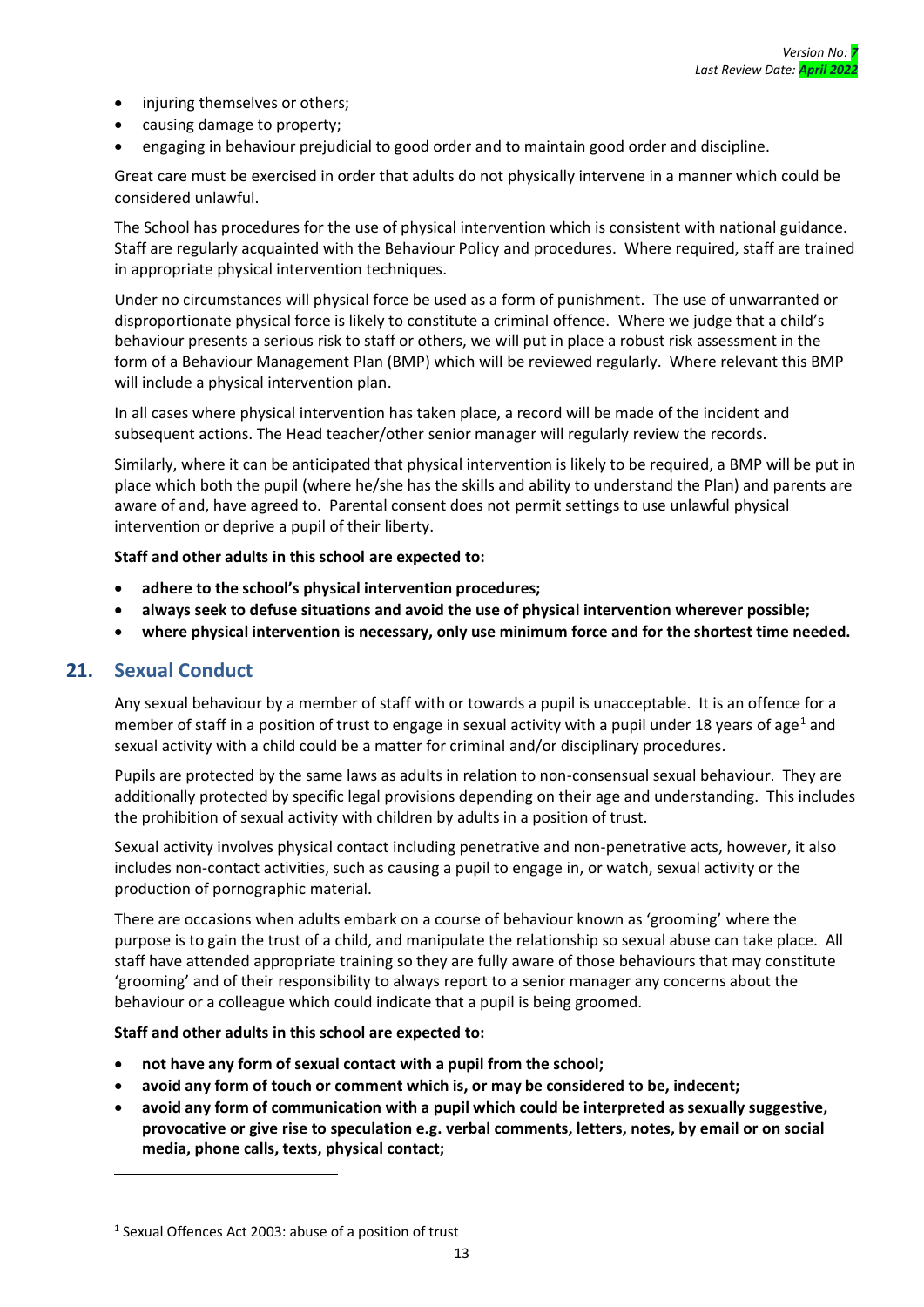- **not make sexual remarks to or about a pupil;**
- **not discuss sexual matters with or in the presence of pupils other than within agreed curriculum content or as part of their recognised job role.**

#### <span id="page-18-0"></span>**22. One to One Situations**

Staff working in one-to-one situations with pupils at the school, including visiting staff from external organisations can be more vulnerable to allegations or complaints.

To safeguard both pupils and adults, a risk assessment in relation to the specific nature and implications of one to one work will be undertaken. Each assessment will take into account the individual needs of each pupil and will be reviewed regularly.

Arranging to meet with pupils from the school away from the work premises is not permitted unless the necessity for this is clear and approval is obtained from the Head teacher, the pupil and their parent.

Where staff are expected to work one to one with a pupil on a virtual platform, clear expectations will be set out for all those involved that are reflective of the school's safeguarding policies and procedures.

**Staff and other adults in this school are expected to:**

- **ensure that wherever possible there is visual access and/or an open door in one to one situations;**
- **avoid use of 'engaged' or equivalent signs wherever possible. Such signs may create an opportunity for secrecy or the interpretation of secrecy;**
- **always report any situation where a pupil becomes distressed or angry;**
- **consider the needs and circumstances of the pupil involved.**

#### <span id="page-18-1"></span>**23. Home Visits**

All work with pupils and parents will usually be undertaken in the school or other recognised workplace. There are, however, occasions, in response to an urgent, planned or specific situation or job role, where it is necessary to make one-off or regular home visits. In any event, however, we will ensure that all visits are justified, that staff understand the purpose and limitations of a welfare visit and that they are recorded. We will also ensure that staff are not exposed to unacceptable risk.

We have a generic risk assessment for home visits which is in place to safeguard both staff and pupils, who may be more vulnerable in these situations. This risk assessment will reflect any procedures and guidance issued by the CSCP in relation to undertaking home visits. Staff have access to a mobile telephone and an emergency contact for use when undertaking home visits.

The generic risk assessment will be used and amended accordingly prior to any planned home visit taking place. The assessment will include an evaluation of any known factors regarding the pupil, parent and any others living in the household. Consideration will be given to any circumstances which might render the staff member becoming more vulnerable to an allegation being made e.g. hostility, child protection concerns, complaints or grievances. Specific thought will be given to visits outside normal working hours or in remote or secluded locations. Following the assessment, appropriate risk management measures are put in place before the visit is undertaken. In the unlikely event that little or no information is available, visits will not be made alone.

- **agree the purpose for any home visit with the Head teacher or other senior manager;**
- **have a clear understanding of the actions that should be taken if it is believed that a child or parent is at immediate risk of harm, including when to contact emergency services and/or partner agencies;**
- **adhere to agreed risk assessments;**
- **avoid unannounced visits wherever possible;**
- **understand that they should never enter a home without the parent's consent or when the parent is absent, except in an emergency;**
- **ensure there is visual access and/or an open door in one to one situations;**
- **always make detailed records including time of arrival and departure;**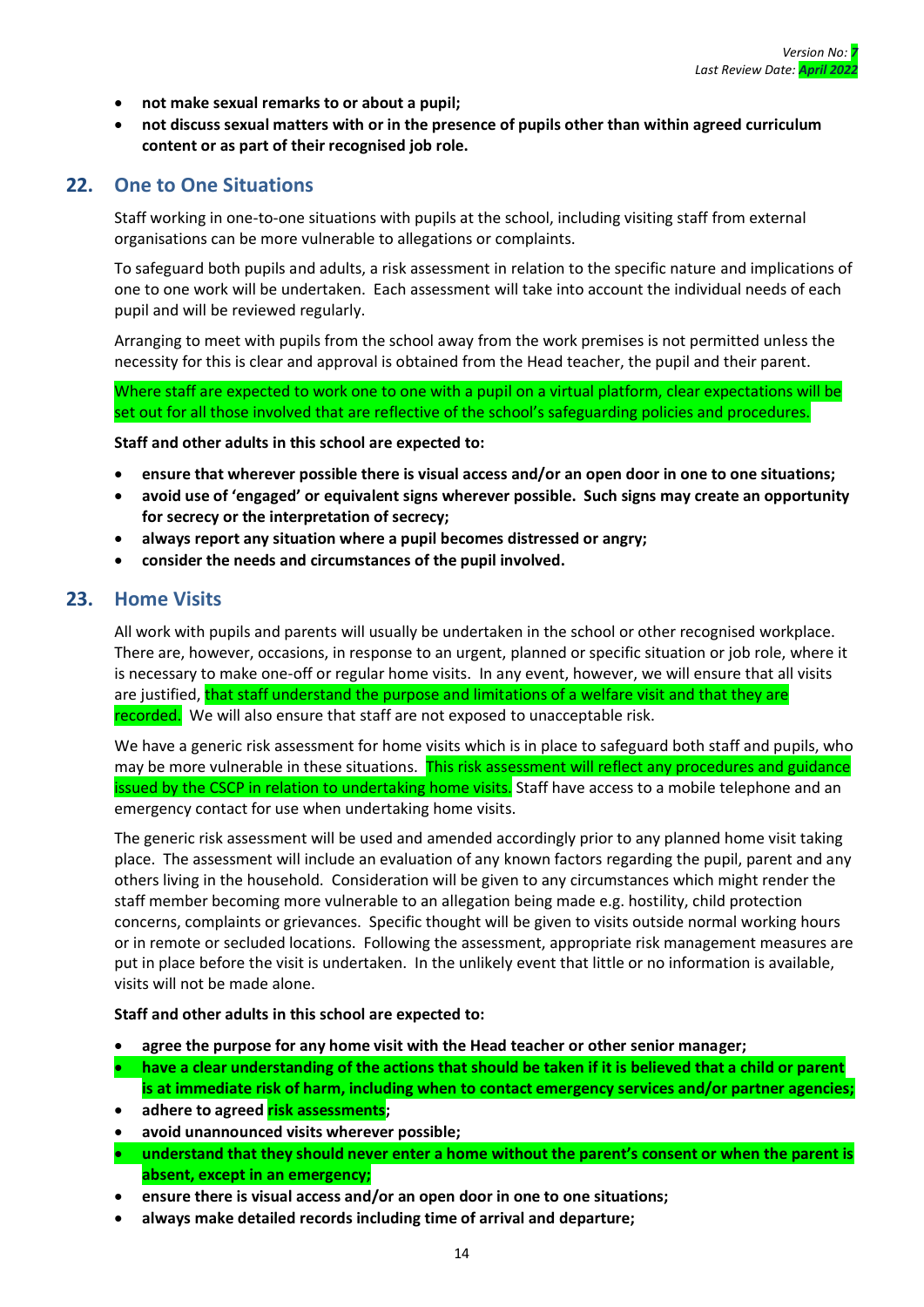- **ensure any behaviour or situation which gives rise to concern is discussed with the Head teacher/DSL.**
- **Ensure that the child/children is/are seen in an open and observable space e.g., a living room. Where this is not possible, discuss the arrangements with a senior leader;**
- **Comply with data protection regulations in relation to any personal information carried or notes made about the child and/or family.**

# <span id="page-19-0"></span>**24. Transporting Pupils**

In certain situations, staff or volunteers may be required, or offer to transport pupils as part of their work. As for any other activity undertaken at work, the employer has a duty to carry out a risk assessment covering the health and safety of their staff and to manage any known risks.

Staff should never offer lifts to pupils unless the need for this has been agreed by the Head teacher. A designated member of staff will be appointed to plan and provide oversight of all transport arrangements and respond to any concerns that may arise.

Consideration is given to the potential distraction of the driver and the supervision of the passengers. A judgement should be made about the likely behaviour and individual needs of the child(ren). If any of them may require close supervision, then another adult will travel in the vehicle so that the driver is not distracted or otherwise compromised.

Wherever possible and practicable, it is advisable that transport is undertaken other than in private vehicles and with at least one adult additional to the driver acting as an escort. The risk assessment will consider the need for additional members of staff taking into account the duration of the journey, the number of passengers etc.

Where private cars are used to transport pupils, the school will seek and retain evidence with the risk assessment that;

- The vehicle is safe. This means that it holds a valid MOT certificate, where relevant, that the driver certifies it has been serviced in line with the manufacturer's schedule, and that the driver carries out any pre-use checks specified by the manufacturer;
- The driver is suitable. This means that they hold a valid licence for the type of vehicle and meet any employer requirements;
- There is a valid insurance policy covering the driver and the vehicle for the intended use. This may require 'business use' cover.

It is a legal requirement that all passengers wear seatbelts and the driver is responsible for ensuring that those passengers under the age of 14 do so. Drivers must also be aware of and adhere to current legislation regarding the use of car seats for younger children.

Staff should never offer to transport pupils outside of their normal working duties, other than in an emergency or where not doing so would mean the child may be at risk. In these circumstances, the matter will be recorded and reported to both a senior manager and the child's parent(s). The school's Health and Safety Policy and educational visits procedures set out the arrangements under which staff may use private vehicles to transport pupils.

- **plan and agree arrangements with all parties in advance;**
- **respond sensitively and flexibly where any concerns arise;**
- **take into account any specific or additional needs of the pupil;**
- **have an appropriate licence/permit for the vehicle;**
- **ensure they are fit to drive and free from any drugs, alcohol or medication which is likely to impair judgement and/or ability to drive;**
- **ensure that if they need to be alone with a pupil this is for the minimum time;**
- **be aware that the safety and welfare of the pupil is their responsibility until this is safely passed over to a parent;**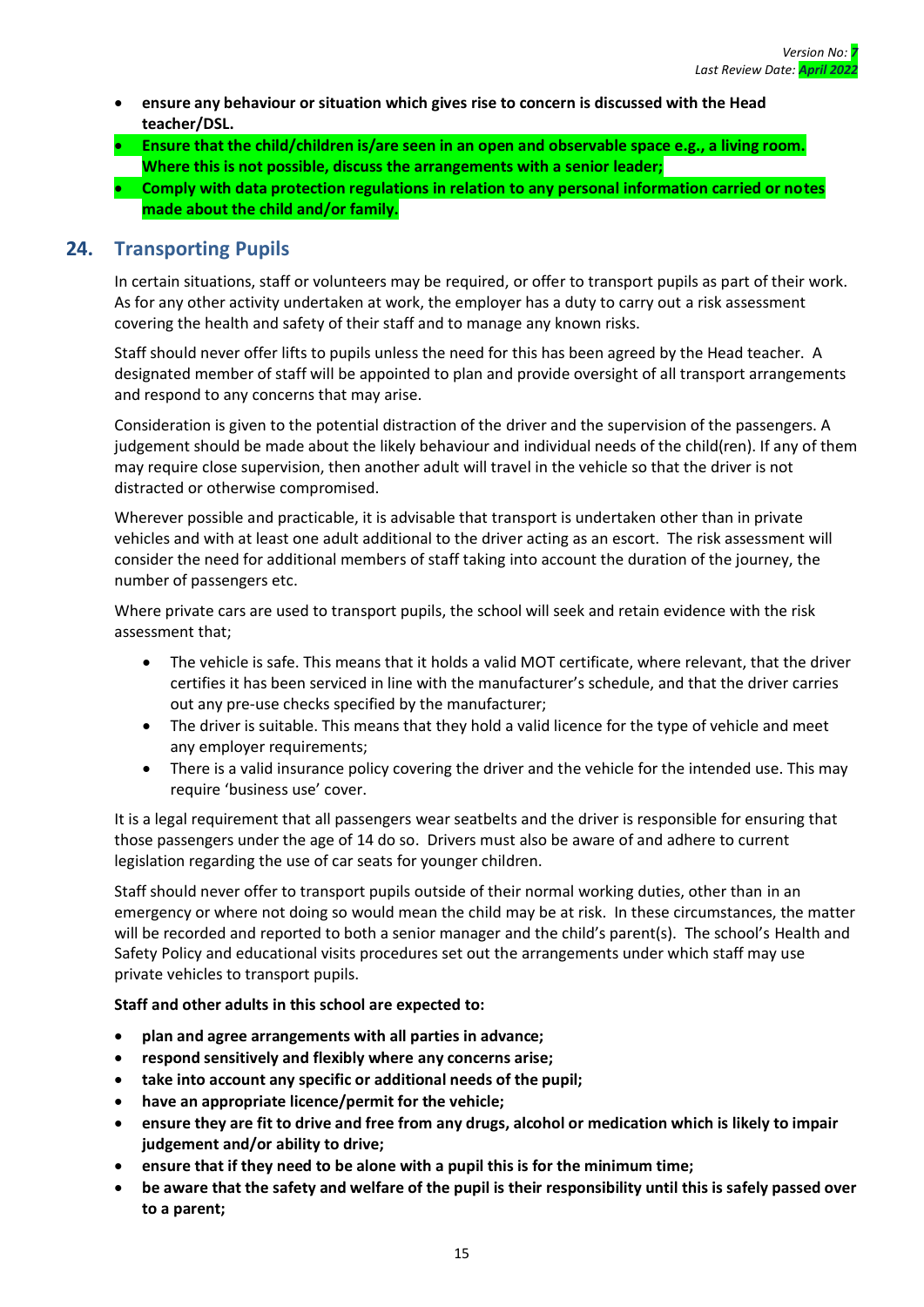- **report the nature of the journey, the route and expected time of arrival in accordance with agreed procedures;**
- **ensure that their behaviour and all arrangements ensure vehicle, passenger and driver safety. This includes having proper and appropriate insurance for the type of vehicle being driven;**
- **ensure that any impromptu or emergency arrangements of lifts are recorded and can be justified;**
- **refer to the School procedures and national guidance for Educational visits.**

# <span id="page-20-0"></span>**25. Educational Visits**

Staff responsible for organising educational visits are familiar with the School Health and Safety Policy and Educational Visits procedures.

The Management of Health and Safety at Work Regulations (1999) impose a duty on employers to produce suitable and sufficient risk assessments. This includes the assessment of any risks to employees, children or others during an educational visit, and measures that will be taken to minimise these risks. For regular activities, such as taking pupils to a local swimming pool, the risks will be considered under the school's general arrangements and a check to make sure that the precautions remain suitable is all that is required. For annual or infrequent activities, a review of an existing assessment may be all that is needed. For new higher-risk activities or trips, a specific assessment of the significant risks will be carried out.

Staff must take particular care when supervising pupils in the less formal atmosphere of an educational visit where a more relaxed discipline or informal dress and language code may be acceptable. However, staff remain in a position of trust and need to ensure that their behaviour cannot be interpreted as seeking to establish an inappropriate relationship or friendship.

Where out of school or setting activities include overnight stays, careful consideration will be given to sleeping arrangements. Pupils, adults and parents will be informed of these prior to the start of the trip. In all circumstances, those organising trips and outings will pay careful attention to ensuring there is a safe staff/child ratio and suitable gender mix of staff.

**Staff and other adults in this school are expected to:**

- **adhere to the school's educational visits procedures and guidance;**
- **always have another adult present on visits, unless otherwise agreed with the Head teacher or other senior manager;**
- **undertake risk assessments where significant risks are identified or anticipated;**
- **have parental consent to the activity;**
- **ensure that their behaviour remains professional at all times;**
- **never share a bed with a pupil;**
- **never share a bedroom unless it involves a dormitory situation and the arrangements have been previously discussed with the Head teacher, parents and pupils;**
- **refer to local and national guidance for Educational visits including exchange visits (both to the UK and abroad).**

#### <span id="page-20-1"></span>**26. First Aid and Medication**

The School has an adequate number of qualified first-aiders in accordance with our risk assessment and taking account of national guidance. We will regularly review and update our first aid procedures, medicines in school Policy, Emergency Plan and relevant risk assessments as necessary. Training of first aiders is updated regularly in line with statutory requirements. Where necessary, parents will be informed when first aid has been administered.

Any member of school staff may be asked to become a qualified first-aider or to provide support to pupils with medical conditions, including the administering of medicines, but they cannot be required to do so unless this forms part of their contract of employment.

Staff at our school have received sufficient and suitable training and have achieved the necessary level of competency prior to taking on responsibility to support children with specific medical conditions. In an emergency or exceptional circumstances, if there is no member of staff available who has completed the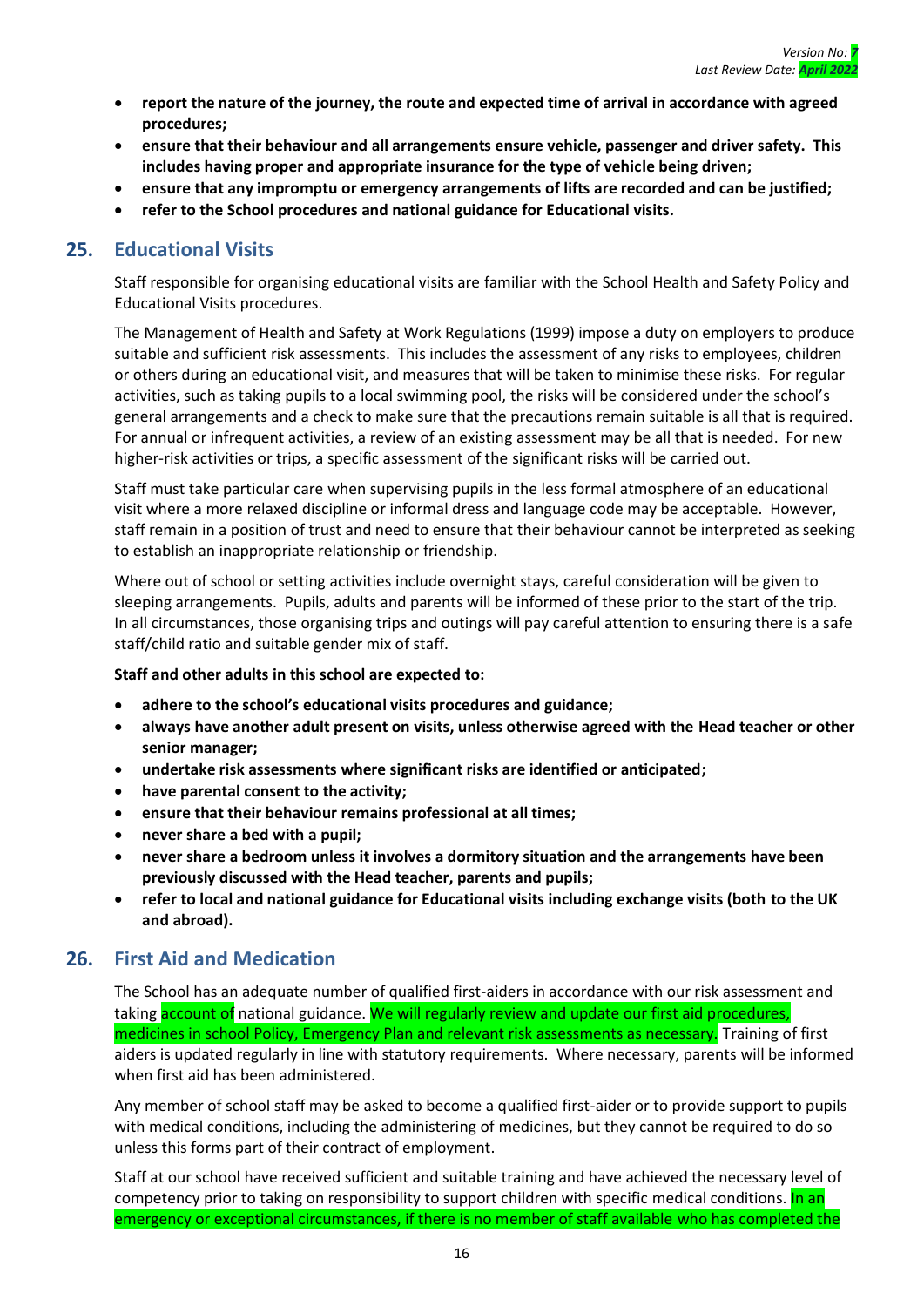relevant first aid training, we will identify a senior person to be responsible each day. Any decision will be supported by a risk assessment that takes account of the number of staff, pupils and/or visitors on site, the proximity of emergency services, any particular risks presented, etc.

Advice on managing medicines is included in the school 'Supporting Pupils with Medical Conditions' Policy and procedures. In circumstances where a pupil needs medication regularly, this would usually be recorded in their IHP. These plans provide details of the level and type of support a child needs to effectively manage their medical condition in school including medicine to be administered, the correct dosage and any storage requirements.

A record is kept of all medicines administered to pupils.

Where a member of staff is concerned or uncertain about the amount or type of medication being given to a pupil, this must be discussed with the DSL.

Adults taking medication which may affect their ability to care for children should seek medical advice regarding their suitability to do so. The school will ensure that such individuals only work directly with children if the medical advice confirms that the medication is unlikely to impair their ability to look after children.

**Staff and other adults in our school are expected to:**

- **ensure they have read and understood the school 'First Aid and Medicines' Policy and procedures;**
- **make other staff aware of the task being undertaken;**
- **ensure they make themselves familiar with any individual healthcare plan which might impact on the activities being undertaken;**
- **explain to the pupil what is happening and always act and be seen to act in the pupil's best interest;**
- **make a record of all medications administered;**
- **not work with pupils whilst taking medication unless medical advice confirms that they are able to do so.**
- **discuss with the Head teacher the actual or possible effects any medication they are taking may have on the work being carried out.**

#### **27. Use of technology for remote learning**

At the outset we will consider the impact that remote learning may have on children and their parents/siblings and will only consider this provision where, in an emergency closure situation, any or all children cannot attend school in person. We will also consider alternatives to remote learning in real time' such as using audio only, pre-recorded lessons and/or existing online resources.

We will review our online safety and acceptable use agreements to ensure that all staff involved in remote learning or the use of technology to contact pupils are briefed on best practice, any temporary changes to Policy or procedures and the standards of conduct expected of them.

When selecting a platform for remote learning, we will satisfy ourselves that the provider has an appropriate level of security. Wherever possible, staff must use school devices and contact pupils only via the pupil school email address.

Staff engaging in remote learning should display the same standards of dress and conduct that they would in the real world; they should also role model this to pupils and parents. In relation to this, the following points should be considered:

- Think about the background: photos, artwork, identifying features, mirrors etc. ideally, the backing should be nondescript.
- Staff and pupils should be in living/communal areas no bedrooms.
- Staff and pupils should be appropriately dressed.
- Filters at a child's home may be set at a threshold with is different to the school.
- Resources/videos must be age appropriate the child may not have support immediately to hand at home if they feel distressed or anxious about content.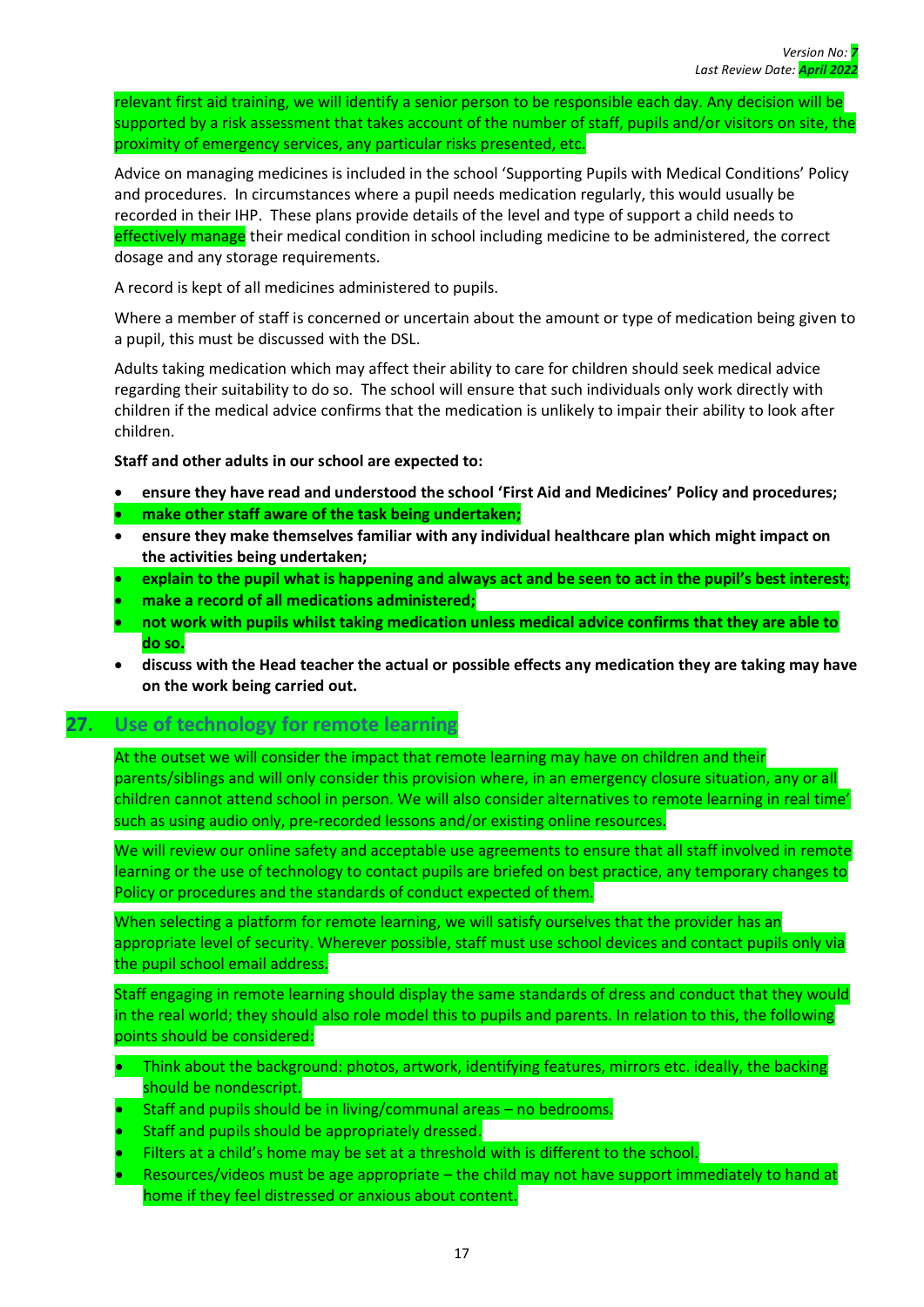It is the responsibility of the staff member to act as a moderator; raise any issues of suitability (of dress, setting, behaviour) with the child and/or parent immediately and end the online interaction if necessary.

Recording lessons does not prevent abuse. If staff wish to record the lesson they are teaching, consideration must be given to data protection issues; e.g. whether parental/pupil consent is needed and retention/storage. If a staff member believes that a child or parent is recording the interaction, the lesson should be ended or that child should be logged out immediately.

If staff need to contact a pupil or parent by phone and do not have access to a work phone, they should discuss this with a senior member of staff and, if there is no alternative, always use 'caller withheld' to ensure the pupil/parent is not able to identify the staff member's personal contact details.

In deciding whether to provide remote learning for pupils, will take about of issues such as accessibility within the family home, the mental health and wellbeing of children, including screen time, the potential for inappropriate behaviour by staff or pupils, staff access to the technology required, etc.

**Staff and other adults in our school are expected to:**

- **Adhere to the school's Online Safety Policy and Procedures**
- **Be appropriately dressed**
- **Ensure that a senior member of staff is aware that the online lesson/meeting is taking place and for what purpose**
- **Avoid one-to-one situations – all staff attending sessions should be at the school building**
- **Only record a lesson or online meeting with a pupil where this has been agreed with the Head teacher or other senior staff, and the pupil and their parent/carer have given explicit written consent to do so**
- **Be able to justify images of pupils in their possession**

#### **Staff and other adults must not:**

- **Contact pupils outside the operating times defined by senior leaders**
- **Take or record images of pupils for their personal use**
- **Record virtual lessons or meeting using personal equipment (unless agreed and risk assessed by senior staff)**
- **Engage online while children are in a state of undress or semi-nudes**

# <span id="page-22-0"></span>**28. Photography, Videos and Other Images**

Many educational activities involve recording images. These may be undertaken for displays, publicity, to celebrate achievement and to provide records of evidence of the activity. Under no circumstances will staff be expected or allowed to use their personal equipment to take images of pupils at or on behalf of the school.

The School has arrangements in place for the taking and use of images, which is linked to our Child Protection Policy and procedures. This includes the wide range of devices which can be used for taking/recording images e.g. cameras, mobile phones, smart phones, tablets, web-cams etc. and the procedures for the use of these by both staff, parents and visitors.

Whilst images are regularly used for very positive purposes, adults need to be aware of the potential for these to be taken and/or misused or manipulated for pornographic or 'grooming' purposes. Particular regard needs to be given when images are taken of young or vulnerable children who may be unable to question why or how the activities are taking place.

Pupils who have been previously abused in a manner that involved images may feel particularly threatened by the use of photography, filming etc. Staff should remain sensitive to any pupil who appears uncomfortable and should recognise the potential for misinterpretation.

Making and using images of pupils will require the age appropriate consent of the individual concerned and their parent. Images will not be displayed on websites, in publications or in a public place without such consent. The definition of a public place includes areas where visitors to the setting have access.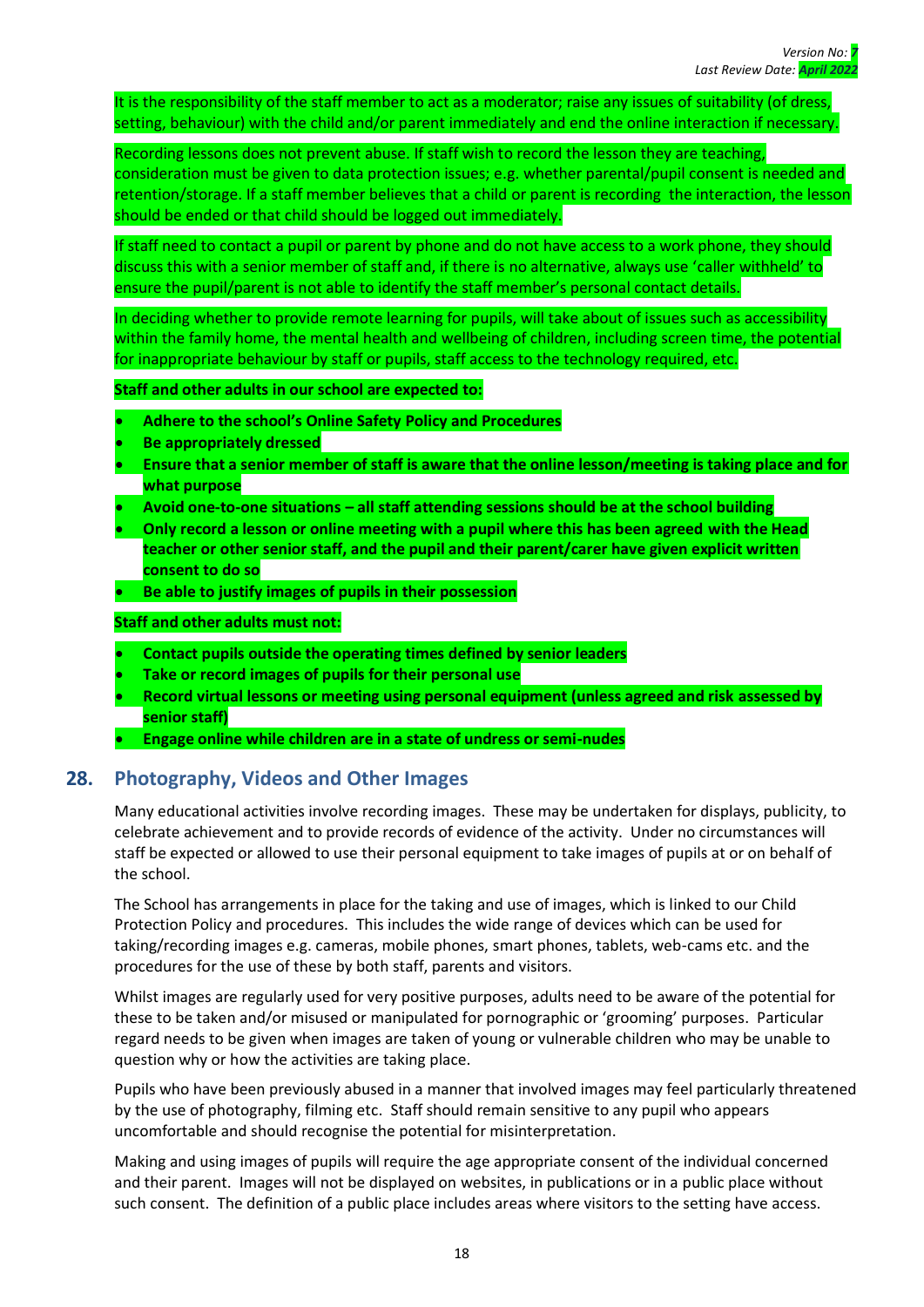For the protection of children, when using images for publicity purposes, the following guidance is followed:

- If the image is used, we will avoid naming the child, (or, as a minimum, use first names rather than surnames);
- If the child is named, we will avoid using their image;
- We have a retention period for images which are stored securely and only used by those authorised to do so.

#### **Staff and other adults in our school are expected to:**

- **adhere to the school's procedures on the 'Use of Images';**
- **only publish images of pupils where they and their parent have given explicit written consent to do so;**
- **only take images where the pupil is happy for them to do so;**
- **only retain images when there is a clear and agreed purpose for doing so;**
- **store images in an appropriate secure place in the school;**
- **ensure that the Head teacher or other senior member of staff is aware that the photography/image equipment is being used and for what purpose;**
- **be able to justify images of pupils in their possession;**
- **avoid making images in one-to-one situations.**

**Staff and other adults must not:**

- **take images of pupils for their personal use;**
- **take images of any individual in the school, unless they have permission to do so;**
- **display or distribute images of pupils unless they are sure that they have parental consent to do so (and, where appropriate, consent from the child);**
- **take images of children using personal equipment unless it is agreed by a senior manager;**
- **take images of children in a state of undress or semi-undress;**
- **take images of a child's injury, bruising or similar (e.g. following a disclosure of abuse) even if requested by children's social care;**
- **make audio recordings of a child's disclosure;**
- **take images of children which could be considered as indecent or sexual.**

#### <span id="page-23-0"></span>**29. Exposure to Inappropriate Images**

Staff must take extreme care to ensure that children are not exposed, through any medium, to inappropriate or indecent images.

There are no circumstances that will justify adults: making, downloading, possessing or distributing indecent images or pseudo-images of children (child abuse images). Accessing these images, whether using the school or personal equipment, on or off the premises, or making, storing or disseminating such material is illegal.

If indecent images of children are discovered at the establishment or on the school or setting's equipment an immediate referral will be made to the Designated Officer (DO) appointed by the Local Authority and the Police contacted if relevant. The images/equipment will be secured and there must be no attempt to view or delete the images as this could jeopardise necessary criminal action. If the images are of children known to the school, a referral will also be made to the Safeguarding Hub (see poster in school for contact details)

Under no circumstances must any adult use school equipment to access pornography. Personal equipment containing pornography or links to it must never be brought into or used in school. This will raise serious concerns about the suitability of the adult to continue working with children.

Staff are required to keep their passwords confidential and not allow unauthorised access to equipment. In the event of any indecent images of children or unsuitable material being discovered on a device, the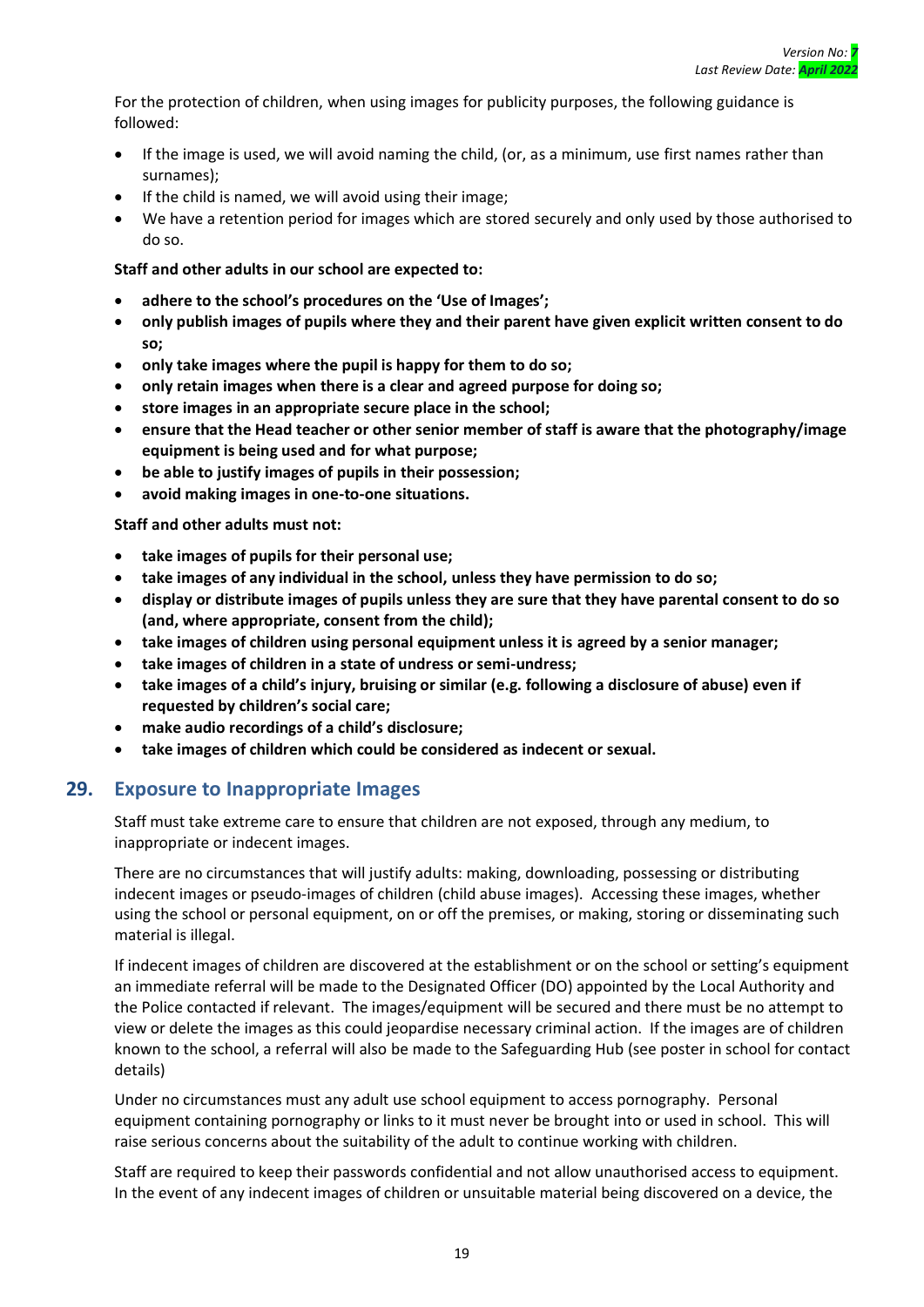equipment must not be tampered with in any way. It will be secured and isolated from the network, and the DO contacted without delay.

Adults must not attempt to investigate the matter or evaluate the material themselves as this may lead to a contamination of evidence and a possibility that they will be at risk of prosecution themselves.

**Staff and other adults in this school are expected to:**

- **abide by the school's acceptable use agreement and Online/e-safety Policy and procedures;**
- **ensure that children cannot be exposed to indecent or inappropriate images by checking the content of external links prior to access by children;**
- **ensure that any films or material shown to children are age appropriate.**

#### <span id="page-24-0"></span>**30. Curriculum**

Many areas of the curriculum can include or raise subject matter which is sexually explicit or of a political or sensitive nature. Care will be taken to ensure that resource materials cannot be misinterpreted and clearly relate to the learning outcomes identified by the lesson plan. This will be supported by developing ground rules with pupils to ensure sensitive topics can be discussed in a safe learning environment. The lesson plan should highlight particular areas of risk and sensitivity and care must especially be taken in those areas of the curriculum where usual boundaries or rules are less rigorously applied e.g. drama.

The curriculum can sometimes include or lead to unplanned discussion about subject matter of a sexually explicit, political or otherwise sensitive nature. Responding to children's questions requires careful judgement and, in these circumstances, staff should take guidance from the DSL.

Care will be taken to comply with the school's guidance on the spiritual, moral, social and cultural development of pupils which includes the promotion of fundamental British values which will be rigorously reviewed to ensure it is lawful and consistently applied. Staff must also comply at all times with the Policy for Relationship and Sex Education (RSE) and Health Education. It is noted that parents have the right to withdraw their child from all or part of any sex education provided but not from the National Curriculum for Science.

**Staff and other adults in this school are expected to:**

- **have clear written lesson plans;**
- **take care when encouraging pupils to use self-expression, not to overstep personal and professional boundaries;**
- **be able to justify all curriculum materials and relate these to clearly identifiable lesson plans.**

**Staff and other adults in this school will not:**

- **enter into, or encourage, inappropriate discussions which may offend or harm others;**
- **undermine fundamental British values;**
- **express any prejudicial views;**
- **attempt to influence or impose their personal values, attitudes or beliefs on pupils;**

#### **31. Duty to report concerns about an individual's suitability to work with children**

Staff and other adults have a duty to report (including self-reporting) any incident in which an adult has or may have behaved in a way that is inconsistent with this staff Code of Conduct including inappropriate behaviours inside, outside of work or online. Failure to report or respond to such concerns would constitute a failure in professional responsibilities to safeguard children and promote welfare.

All staff are aware of the school's safeguarding procedures including the procedures for dealing with allegations against staff and other adults. Allegations are those where the 'harm threshold' has been met. Further details of what constitutes behaviour which meets the 'harm threshold' is set out in the School's Child Protection Policy and Procedures.

Not all incidents or concerns will meet the 'harm threshold' as described in our Child Protection Policy and procedures. Not all incidents of concern fit the concept of 'whistleblowing' either. Whistle blowing is the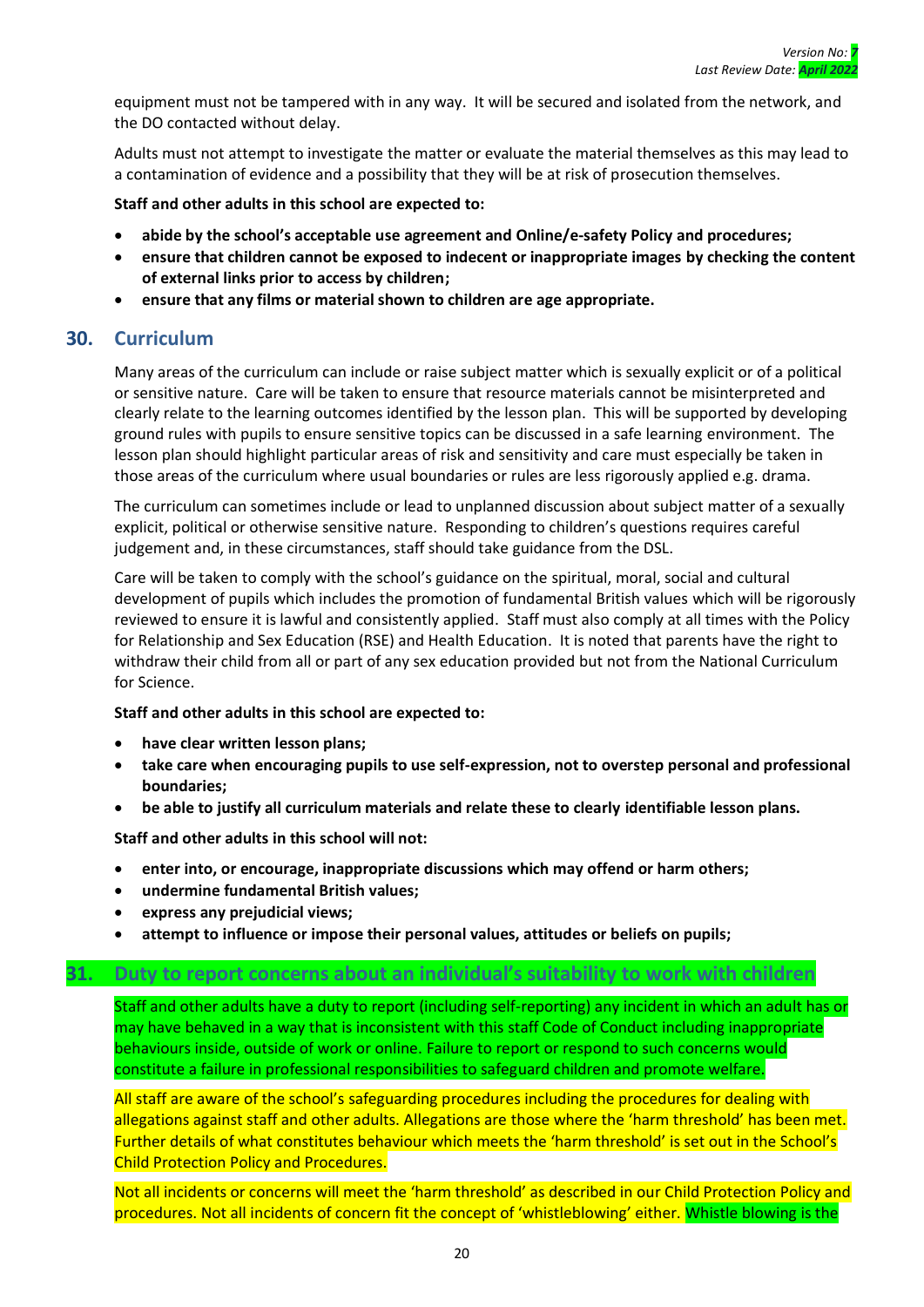mechanism by which staff can voice their concerns, made in good faith, without fear of repercussion. Out school has clear and accessible Whistleblowing procedures. Staff who use the Whistleblowing procedures will have their employment rights protected.

We encourage a culture which is open and transparent in which **all** concerns about adults are shared responsibly. This, in turn, allows us to identify concerning, problematic or inappropriate behaviour at an early stage and ensures that adults working in or on behalf of the school are clear about professional boundaries and act within these boundaries and in accordance with our ethos, values and the expected behaviour as set out in this Code of Conduct.

Although it is important that staff feel comfortable with, and are clear about, the concept of low-level concern, and know what to do if they have such a concern, they do not need to be able to determine in each case whether their concern is a low-level concern, or if it is not serious enough to consider a referral to the DO, or whether it meets the threshold of an allegation. Once staff and other adults share what they **believe** to be a low-level concern, that determination will be made by the Head teacher.

All staff have an individual responsibility to bring matters of concern to the attention of the Head teacher or in her absence, a member of the Senior Leadership team. Not to do so may result in charges of serious neglect on their part where the welfare of a child is at risk. Where a staff member feels unable to raise an issue with their employer or feels that their genuine concerns are not being addressed, they should utilise other whistleblowing channels such as the NSPCC professional's helpline on 08000280285 and/or email [help@nspcc.org.uk](mailto:help@nspcc.org.uk)

#### <span id="page-25-0"></span>**31.1 What is a low-level concern?**

The term 'low-level' concern does not mean that it is insignificant. A low-level concern is any concern – no matter how small, and even if no more than causing a sense of unease or a 'nagging doubt' – that an adult working in or on behalf of the school may have acted in a way that:

- Is inconsistent with this staff Code of Conduct, including inappropriate conduct outside of work; and
- Does not meet the allegations threshold or is otherwise not considered serious enough to consider a referral to the LADO

Examples of such behaviour could include, but are not limited to:

- Being over friendly with children;
- Having favourites;
- Taking photographs of children on their mobile phone;
- Engaging with a child on a one-to-one basis in a secluded area or behind a closed door; or,
- Using inappropriate sexualised, intimidating, or offensive language.

Such behaviour can exist on a wide spectrum, from the inadvertent or thoughtless, or behaviour that may look to be inappropriate, but might not be in specific circumstances, through to that which is ultimately intended to enable abuse.

#### **31.2 Sharing and recording a low-level concern**

<span id="page-25-1"></span>Staff should recognise their individual responsibility to raise any concerns regarding behaviour or conduct (including low level concerns) that falls short of the principles outlines in this staff Code of Conduct. It is crucial that any such concerns, including those which do not meet the harm threshold (see 'Definitions' above), are shared responsibly and with the right person, and recorded and dealt with appropriate. Concerns that do meet the harm threshold will be reported to the local Authority appointed designated Officer (DO) within 24 hours.

To safeguard and protect pupils and colleagues, where staff have any concerns about someone who works with children (member of staff, supply staff, volunteer or contractor) they must immediately report this as soon as reasonably possible, and in any event, within 24 hours of becoming aware of it to the Head teacher unless the concern relates to the head teacher, or where the individual believes that reporting to the Head teacher would result in a conflict of interest, then the Local Authority must be informed. If the Head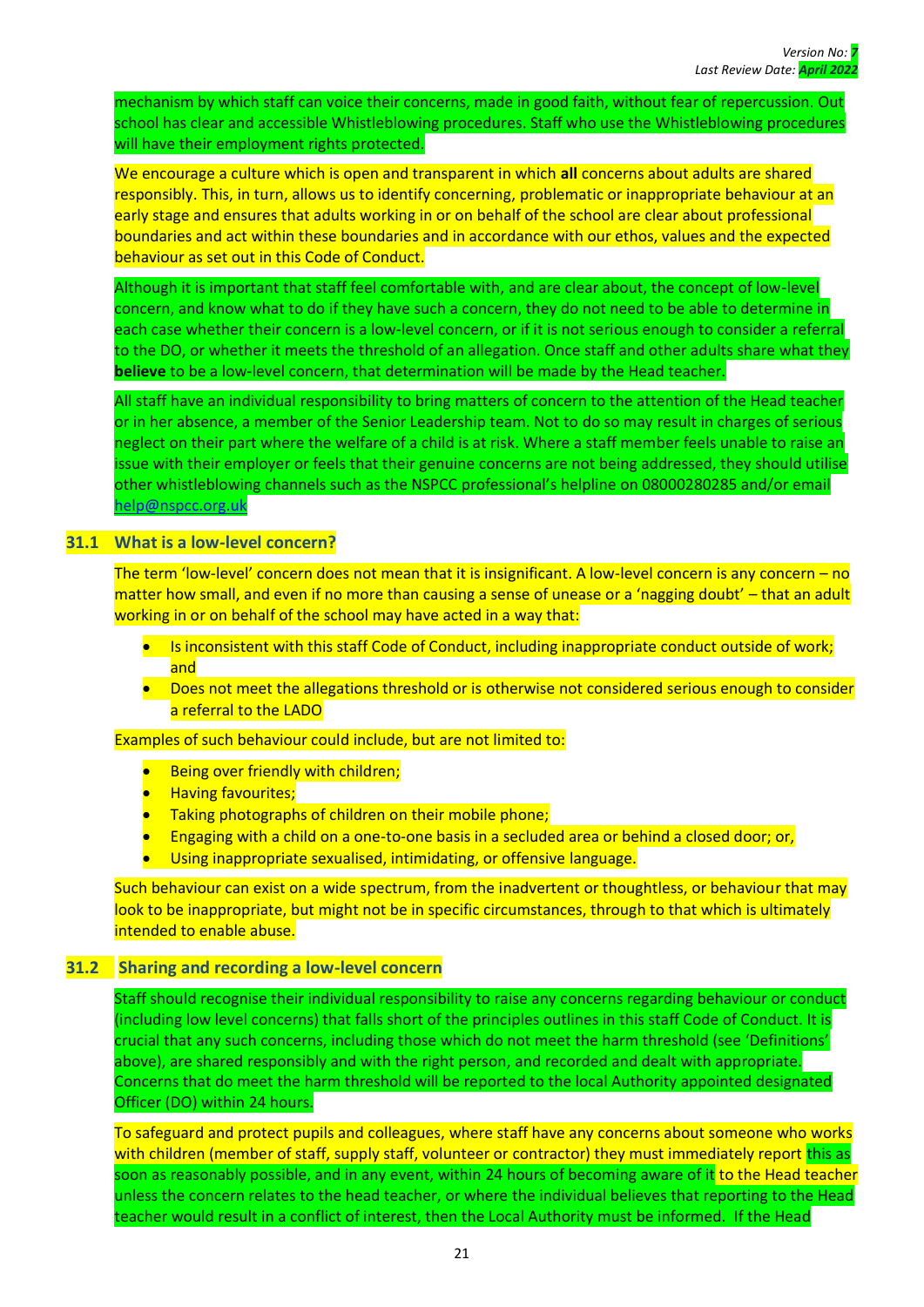teacher is unavailable, report the concern to another senior leader. Remember, it is never too late to share a low-level concern.

All low level concerns will be recorded in writing. The name of the individual sharing their concerns should also be noted. If the individual wishes to remain anonymous, this will be respected as far as reasonably possible. The following will be recorded:

- The details of the concern;
- The context in which the concern arose; and
- Details of the action taken.

All records will be kept confidential, held securely, and comply with the Data Protection Act 2018 and UK GDPR. Records will be retained at least until the individual leaves our employment. A low-level concerns record form can be found at Appendix A

Records will be regularly reviewed so that potential patterns of concerning, problematic or inappropriate behaviour can be identified. Where a pattern of such behaviour is identified, we will decide on the correct course of action – disciplinary procedures or where the behaviour meets the 'harms threshold' a referral to the Local Authority Designated Officer (DO). Consideration will be given to whether there are wider cultural issues within the school that enabled the behaviour to occur and where appropriate Policies could be revised, or extra training delivered, to minimise the risk of it happening again.

In relation to references for future employment, we will only provide details of substantiated safeguarding allegations. Low-level concerns will not be included in references unless they relate to issues which would normally be included, for example, misconduct or poor performance.

- **Escalate their concerns if they believe a child or children are not being protected**
- **Report to the Head teacher any behaviour by colleagues or any other adult in school that raises concern**
- **Take responsibility for recording any incident and passing on that information where they have concerns about their own behaviour or any matter pertaining to the welfare of an individual in the school or setting**
- **Follow the school's whistleblowing procedures as appropriate**
- **Report allegations (which meet the harm threshold) against staff and volunteers to the Head teacher, or where they have concerns about the Head teacher's response, report these directly to the Designated Officer (DO) appointed by the Local Authority**
- **Report allegations (which meet the harm threshold) against the Head teacher directly to the DO.**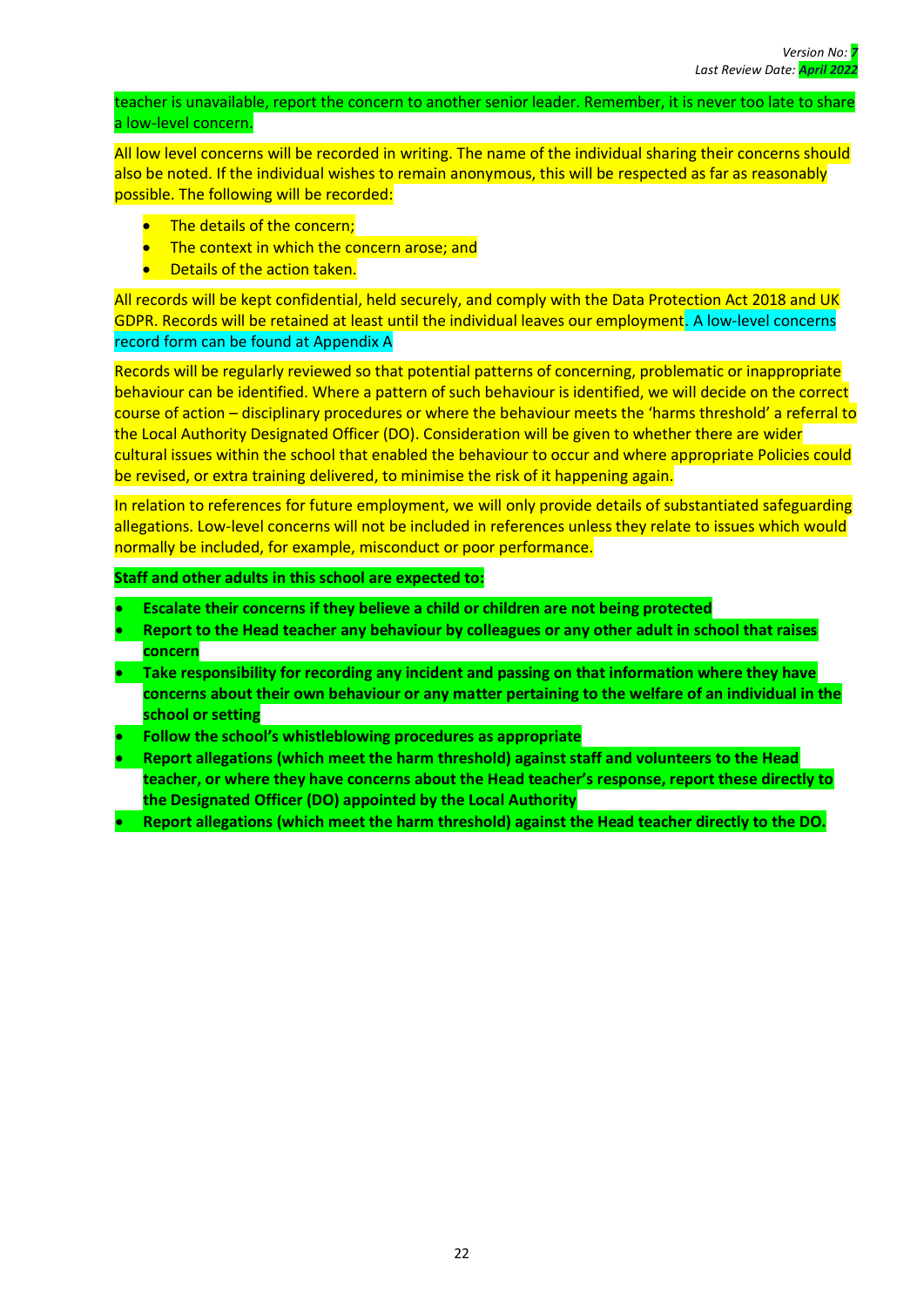# **Low-Level Concern Form**

Please use this form to share any concern – no matter how small, and even if no more than a 'nagging doubt' – that an adult may have acted in a manner which:

- is not consistent with the South Lakes Academy Code of Conduct, and/or
- relates to their conduct outside of work which, even if not linked to a particular act or omission, has caused a sense of unease about that adult's suitability to work with children.

Please keep your concerns confidential and only discuss them with your headteacher.

You should provide a concise record – including brief context in which the low-level concern arose, and details which are chronological, and as precise and accurate as possible – of any such concern and relevant incident(s) (please use a separate sheet if necessary). The record should be signed, timed and dated.

| <b>YOUR DETAILS</b>                             |  |
|-------------------------------------------------|--|
| Name (optional)                                 |  |
| Role                                            |  |
| Date and time of form completion                |  |
| DETAILS OF INDIVIDUAL WHOM THE CONCERN IS ABOUT |  |
| <b>Name</b>                                     |  |
| Role                                            |  |

**Relationship to the individual reporting** (e.g. manager, colleague)

**Details of the concern.** Please include as much detail as possible. Think about the following: Location. Date(s) and time(s) of concern. What behaviour and/or incident are you reporting? What exactly happened? Why does the behaviour and/or incident worry you? Why do you believe the behaviour and/or incident is not consistent with our Staff Code of Conduct? Others present – children and adults.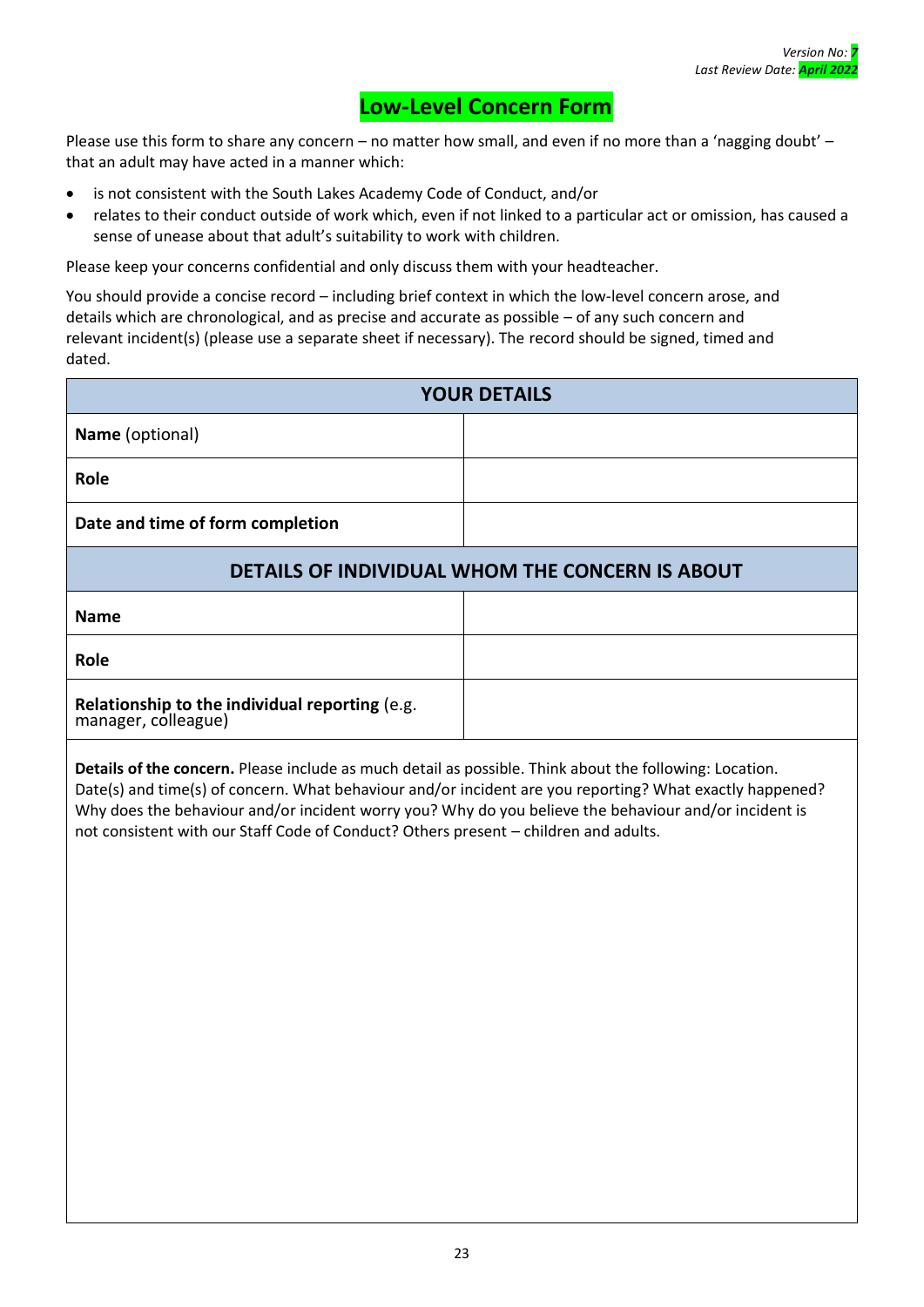| Signed: | Date and time: |
|---------|----------------|